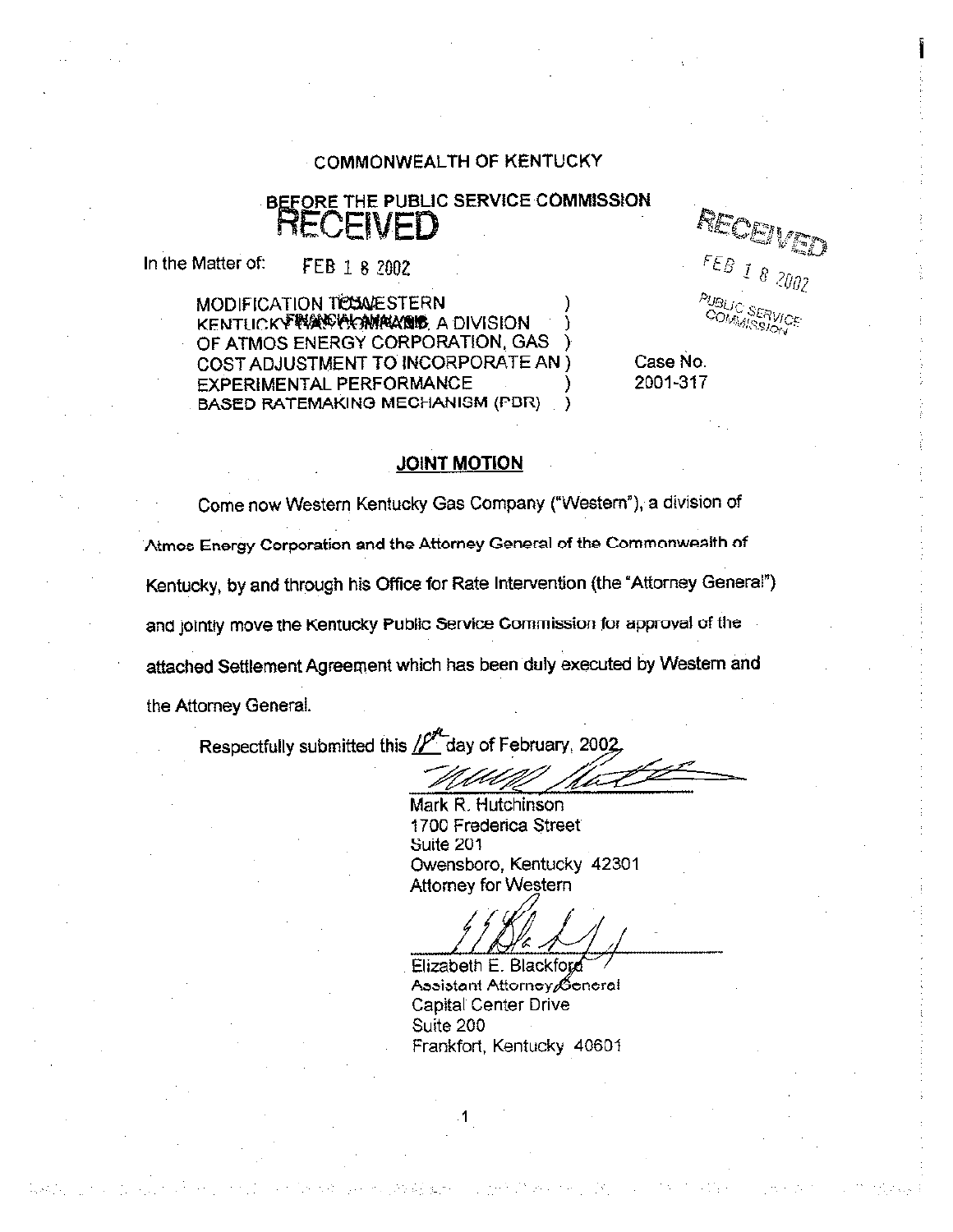### **CERTIFICATE OF SERVICE**

This is to certify that on the  $\iiint_{\text{C}}$  day of February, 2002, the original of this Motion, together with ten (10) copies, were filed with the Kentucky Public Service Commission, 211 Sower Blvd., P.O. Box 615, Frankfor

Elizabeth E. Blackford

천 남고대 학

 $\bar{2}$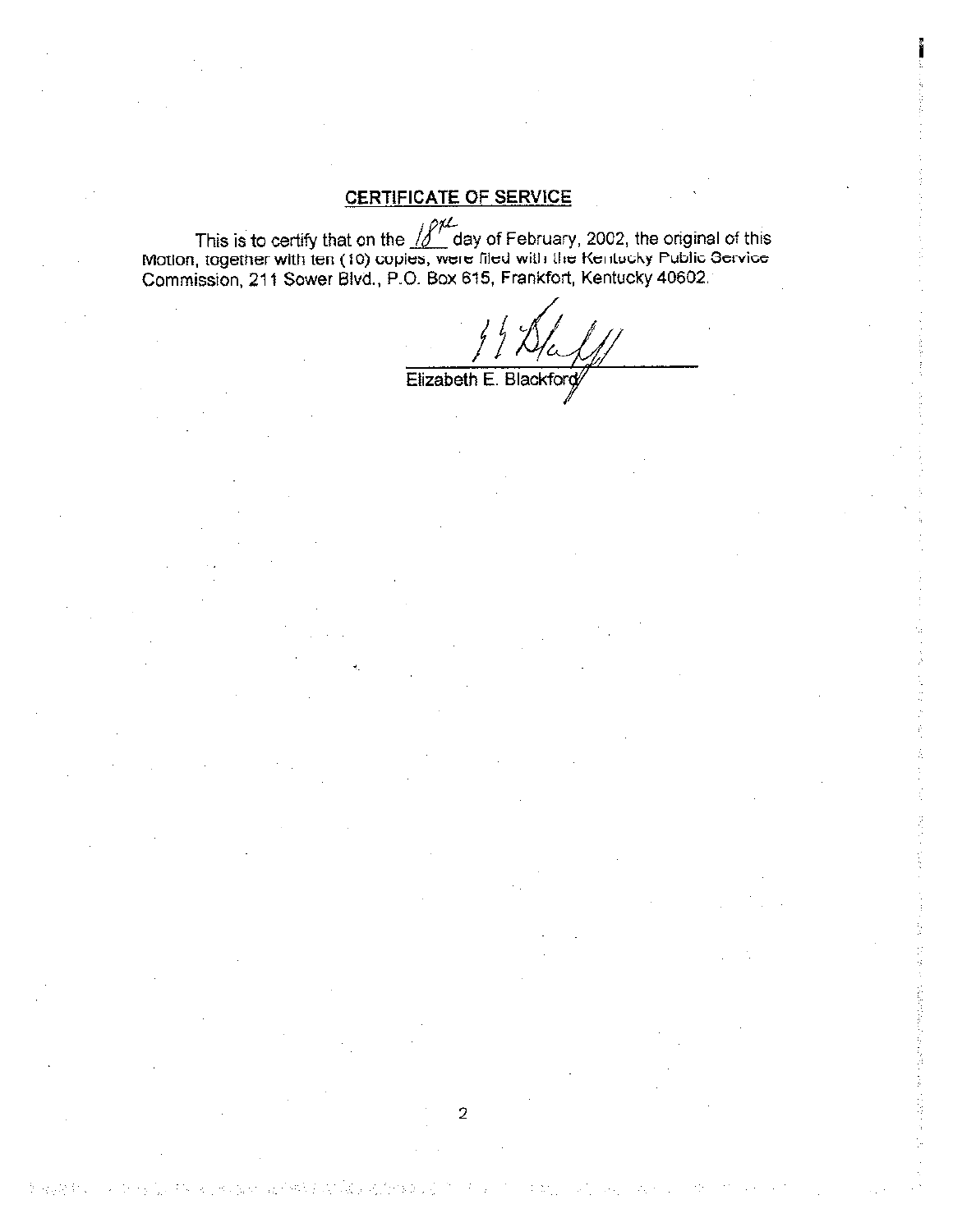#### COMMONWEALTH OF KENTUCKY

#### BEFORE THE PUBLIC SERVICE COMMISSION

in the Matter of:

operation and the set

MODIFICATION TO WESTERN KENTUCKY GAS COMPANY, A DIVISION OF ATMOS ENERGY CORPORATION, GAS COST ADJUSTMENT TO INCORPORATE AN ) **FXPERIMENTAL PERFORMANCE** BAGED RATEMAKING MECHANISM (PBR) € REO

 $FEB$  1 8 2002

**JBLIC SERVICE** 

Case No. 2001-317

#### SETTLEMENT AGREEMENT

THIS SETTLEMENT AGREEMENT is made and entered into this  $\iiint d\mathbf{\hat{a}}$ y of February, 2002 by and between the Attorney General of the Commonwealth of Kentucky, by and through his Office for Rate Intervention (the "Attorney General") and Western Kentucky Gas Company ("Western").

WITNESSETH: That whereas, on September 28, 2001, Western, pursuant to the Commission's Order of June 1, 1998 in Case No. 97-513, submitted its report on the results of the three (3) year experimental Performance Based Ratemaking ("PBR") and further applied to the Commission for an Order modifying and extending Western's PBR for an additional term of five (5) years commencing as of April 1, 2002; and,

**WHEREAS.** the Commission assigned Western's aforesaid application Case No. 2001-317; and,

WHEREAS, on October 16, 2001, the Attorney General filed for full intervention in this proceeding to represent the consumers' interests; and,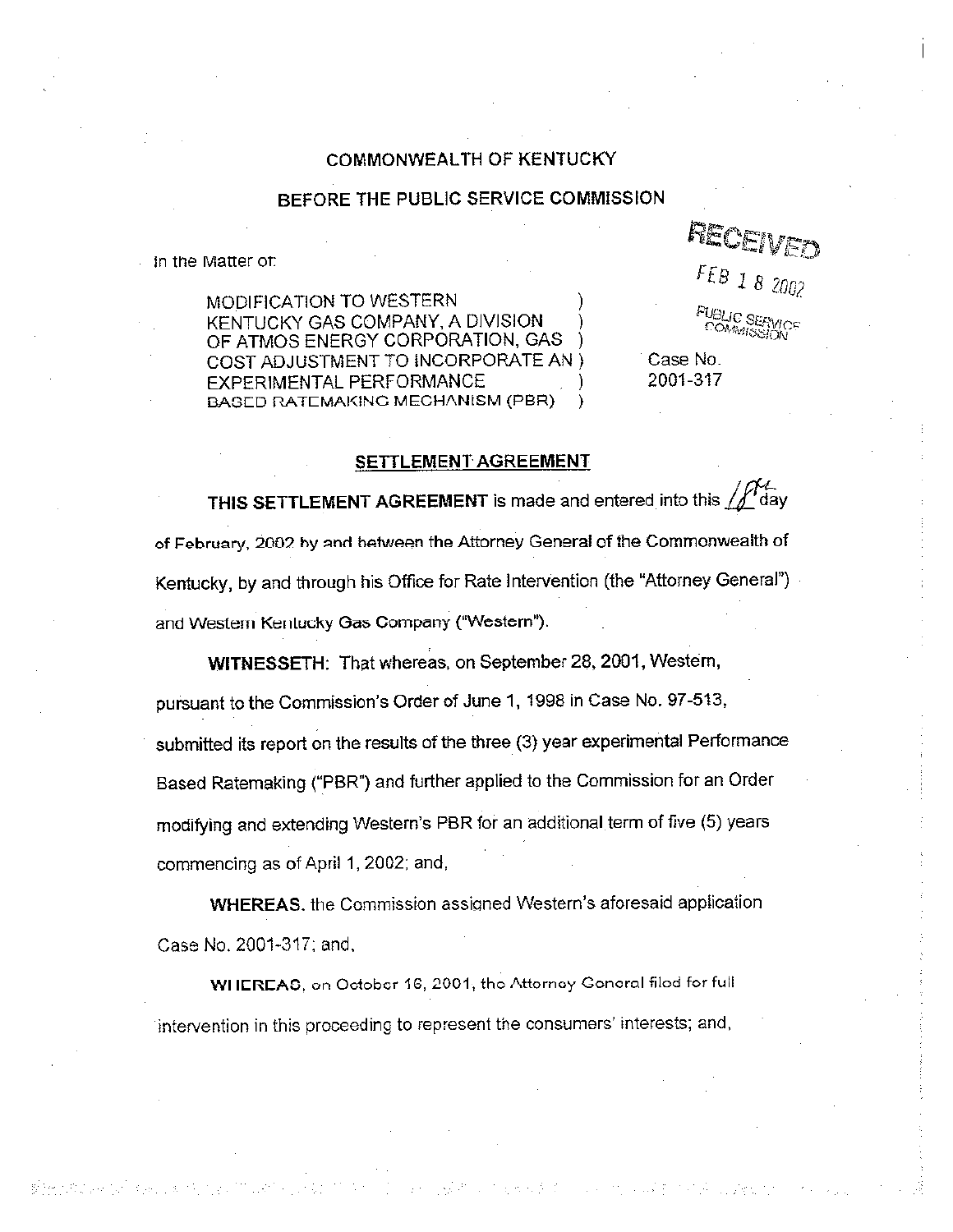WHEREAS, the Commission granted the Attorney General full intervention in this proceeding by Order dated October 19, 2001; and,

WHEREAS, pursuant to the Commission's procedural schedule extensive discovery has been exchanged by and among the partice and the Commission Staff; and,

WHEREAS, an informal conterence among the Attorney General, Western and the Commission Staff was held pursuant to 807 KAR 5:001 Section 4 (4) in order to provide for the opportunity for settlement on January 29, 2002; and,

WHEREAS, as a result of that conference Western and the Attorney General have reached agreement on all issues relating to Western's pending application for modification and extension of its PBR; and,

WHEREAS, the Attorney General and Western have agreed to submit this settlement agreement to the Commission with the request that it be approved and adopted; and,

WHEREAS, the parties believe that the terms of the settlement set forth below are fair, just and reasonable and are in the best interest of Western and its ratepayers; and,

NOW THEREFORE, the parties hereby stipulate and agree to the following:

1. The Report f'iled by Western on September 28, 2001, concerning the results of its three (3) year experimental PBR should be acceoted by the Commission.

2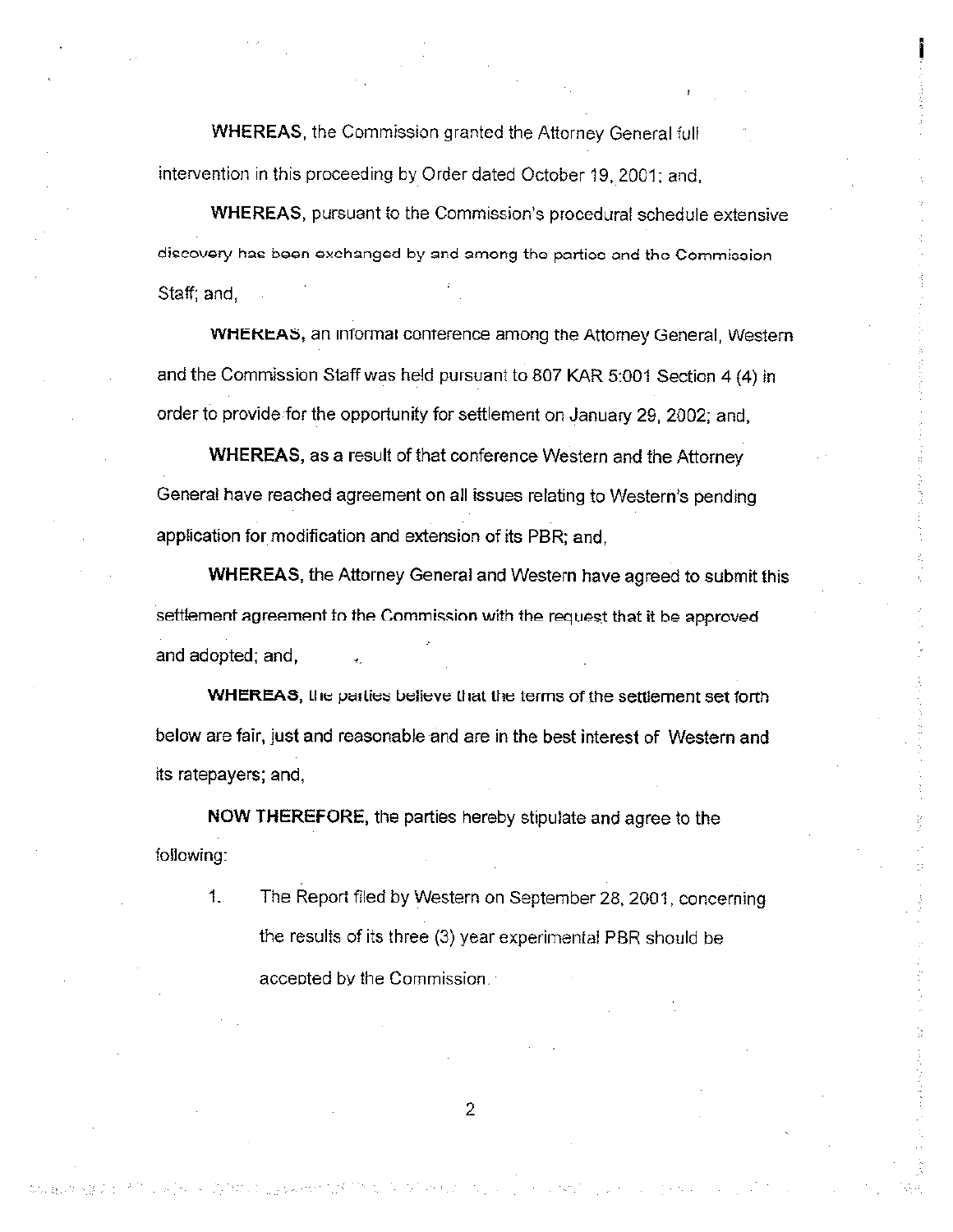- 2. Western's existing PBR, as modified in this settlement, should be extended for a term of four (4) vears commencino as of the effective date contained in the Commission's final order in this proceeding. Western agrees to file its report concerning the results of the initial three (3) years of the PBR within sixty (60) days of the end of the third year.
- 3. Western's existing gas supply agreement will expire at the termination of Western's existing PBR. Upon entry of an order by the Commission approving this settlement agreement, Western agrees to promptly issue a request for proposal ("RFP") for a new gas supply contract to interested and qualified bidders. The RFP will include those terms set forth in Exhibit "A", page 3 of Western's Initial PBR Report, except as modified by this Settlement Agreement...
- 4. Under Western's current PBR, the snaring ratio under which variances between actual costs and benchmark costs are shared between ratepayers and shareholders is 50/50. The parties have agreed to modify the sharing ratio to provide for a sliding scale mechanism, having two bands. The first band will cover gas cost savings or excess gas costs from 0% up to and including 2.0%. The second band will cover variances of more than 2 0%. In the event Western enters into a third party gas supply agreement under paragraph 3 of this agreement, and for so long as gas is supplied

3

.<br>1974 – Pilipina venik, prima sa sa prima matematika na mjesti na prima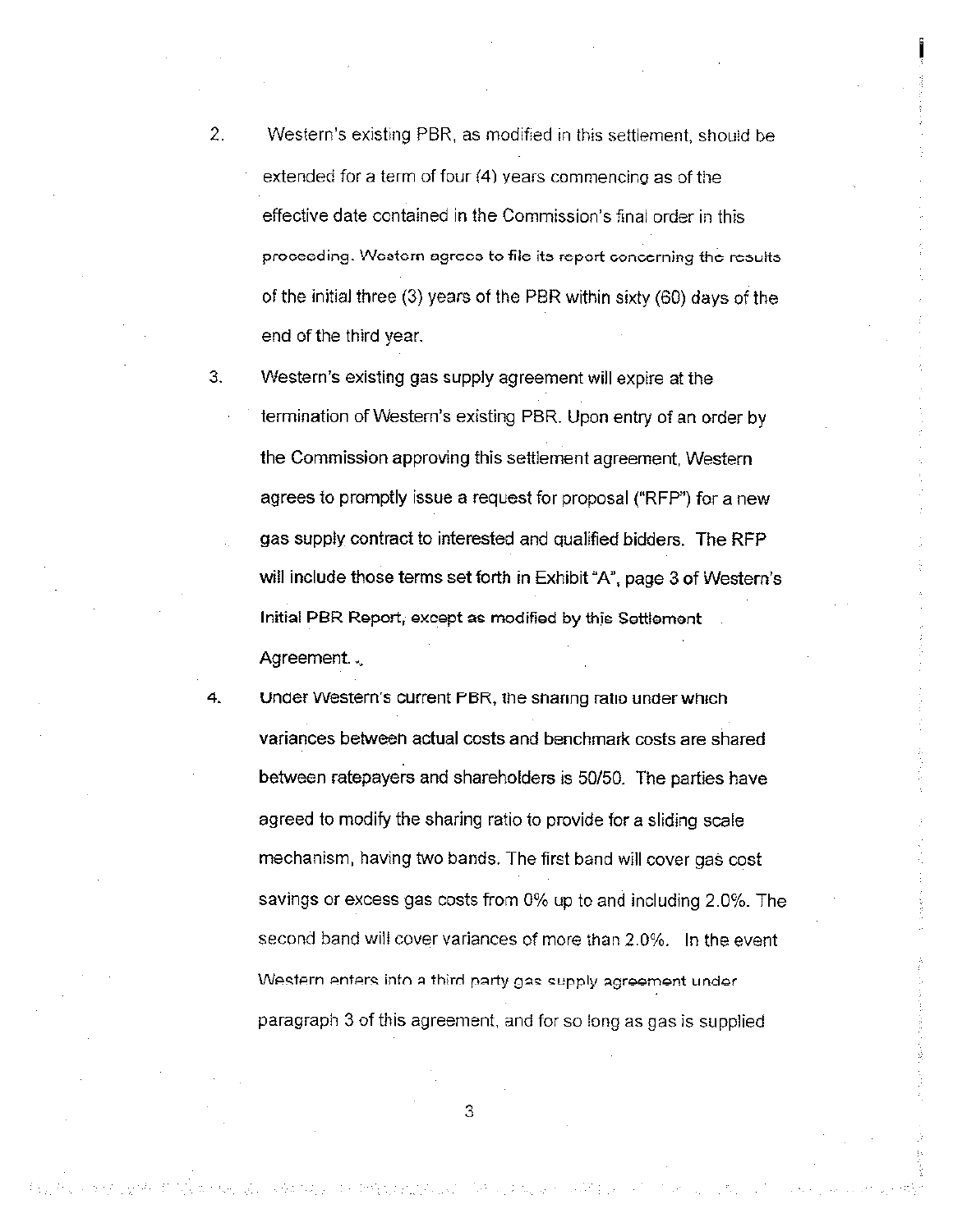pursuant to that agreement, the sharing ratio for band one shall be 70/30 in favor of ratepayers. The sharing ratio for band two shall be 50/50. In the event Western does not award the gas supply contract or must otherwise commence "in-house" management and operation of its gas supply needs, then for so iong as it engages in "in-house management" the sharing ratio ior band ons shall be 75/25 in favor of ratepayers and the sharing ratio for band two shall be 50/50.

5. As to the Gas Acquisition Index Factor ("GAIF"), for the purposes of issuing the RFP under paragraph three of this agreement, and in the event a third party gas supply aqreement is issued under that paragraph, it is agreed that the simple average of the four current indices (National Gas Week; Gas Daily; Inside F.E.R.C.'s Gas Market Report; and, New York Mercantile Exchange (NYMEX)) for the Base Load will remain as currently specified in Western's taniffs. In the event Western does not award the gas supply contract of a third party or must otherwise commence "in-house" management and operation of its gas supply needs, the NYMEX closing prices will be removed from the GAIF as a benchmark index for Base Load and Western shall submit a revised tariff to that effect. However, as for intra-month swing purchases, Gas Daily will be the sole benchmark index.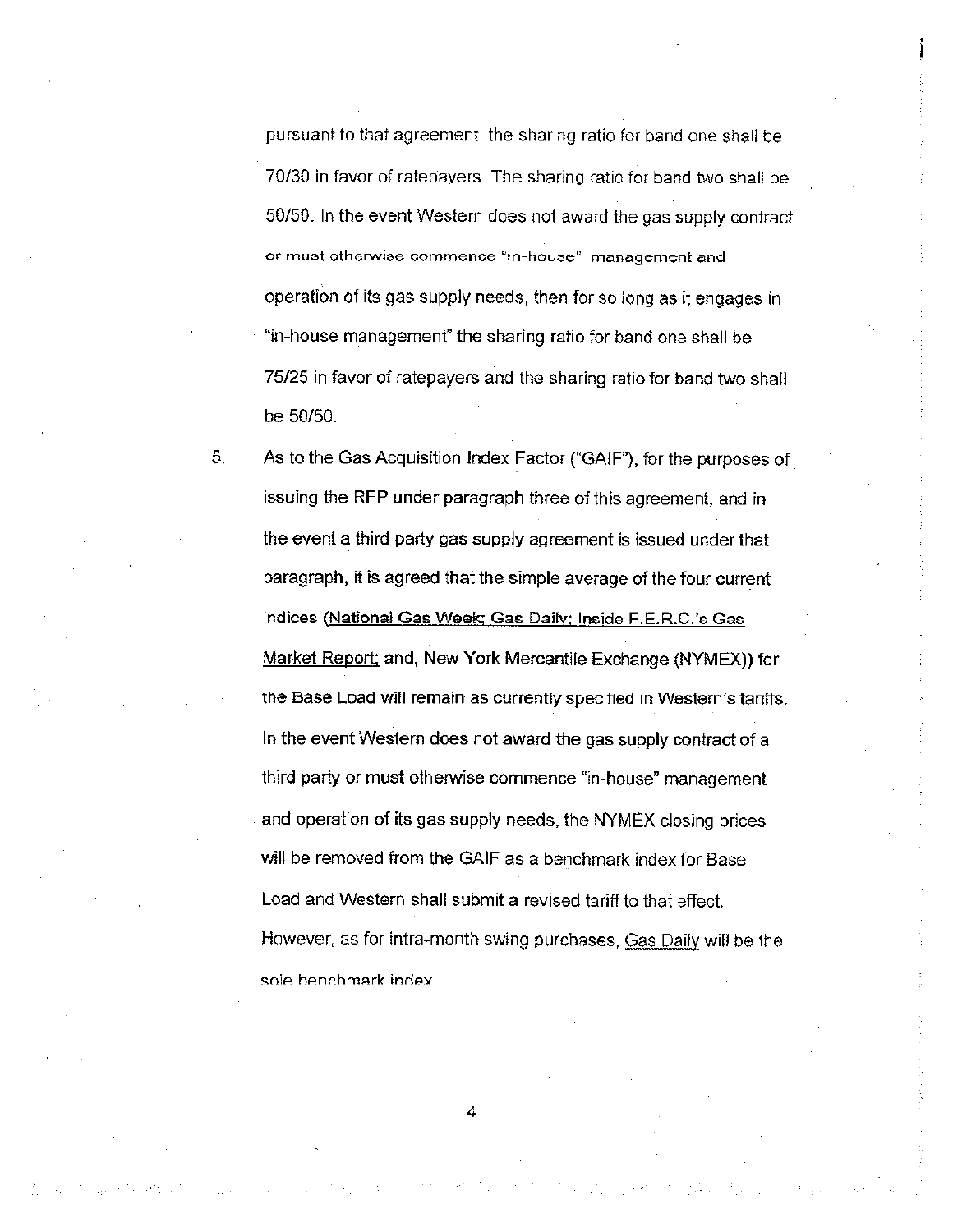- 6. As to the Transportation Index Factor ("TIF"), FERC approved pipeline transportation rates will continue to serve as the benchmarks against which Western's negotiated, discounted pipoline rates are measured. Additionally, the capacity release threshold ("CRT") required by the Commission in Western's initial PBR will be eliminated.
- 7. The existing Off-System Sales Index Factor ("OSSIF") will be modified to add off system sales of storage services. Western acknowledges that the Commission will closeiy monitor any such activity to insure that there is no detrimental impact on Western's system customers, either from a reliability perspective or from a cost perspective.
- 8. Western withdraws its request for a proposed Storage Development and Cost Recovery Factor ( SDRF") mechanism.
- s. It is agreed that upon approval or Ibis settlement agreement by me Commission, Western will file the attached amended tariff sheets which are marked as Exhibits "1", pages 29 A through 29 K.1, and which are incorporated herein by reference.
- 10. If the Commission accepts this settlement agreement, it will be necessary either to extend ihe contract between Woodward and Western or to have Western resume iis gas supply operations itself between the date the Order is entered and a new contract is let. under the RFP issued pursuant to paragraph 3 hereof, or a decision

5

through the graph of the same of the state of the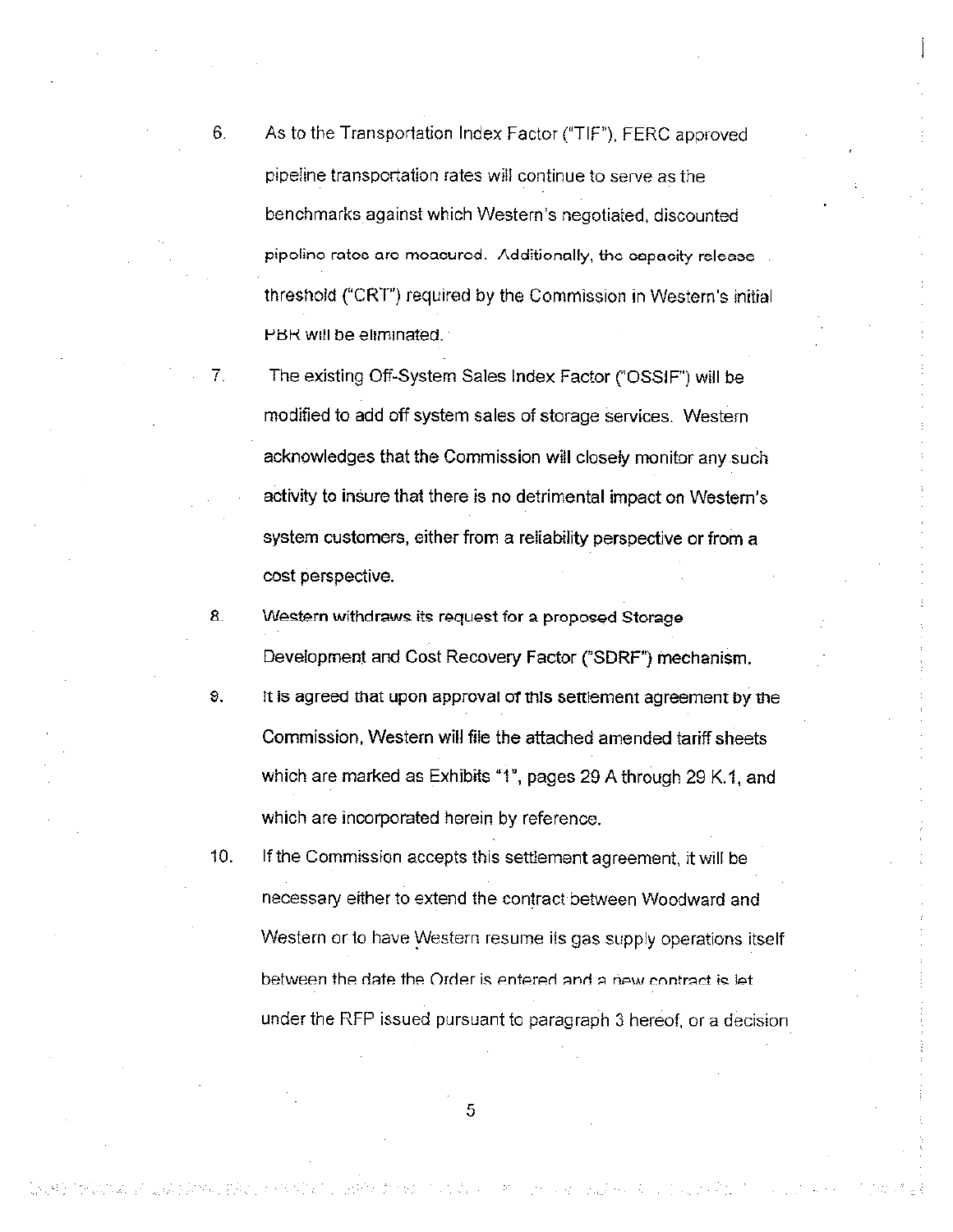is made that no new contract shall be let and Western will resume its own das supplv operations. Woodward has agreed to extend the contract with Western on a month to month basis during the interim period upon the same terms and conditions as the original contract. For purposes of this Settlement Agreement, "Interim Penod" shail mean that period of time commencing as of the effective date of the Commission's order accepbng this Settlement Agreement, and ending at such time as the Commission grants final approval to a new third party gas supply agreement entered into by Western pursuant to the provisions of paragraph 3 of this agreement or at such time as Western elects not to award a third party gas supply contract and commences "in-house" management and operation of its gas supply needs, whichever first occurs, Western shall report to the Commission that it has elected to commence "in-house" management of its gas supply needs or file an application for approval of a new third party gas supply agreement when the decision is made or the contract is placed, and in any event no later than three (3) months following the first day of the month following the month in which the order is entered. Under these circumstances the parties are agreed that the Woodward contract should be continued for the interim period. The benefits of the current PRR have heen derived from the operation of the contract and the terms of that contract have been approved by the

6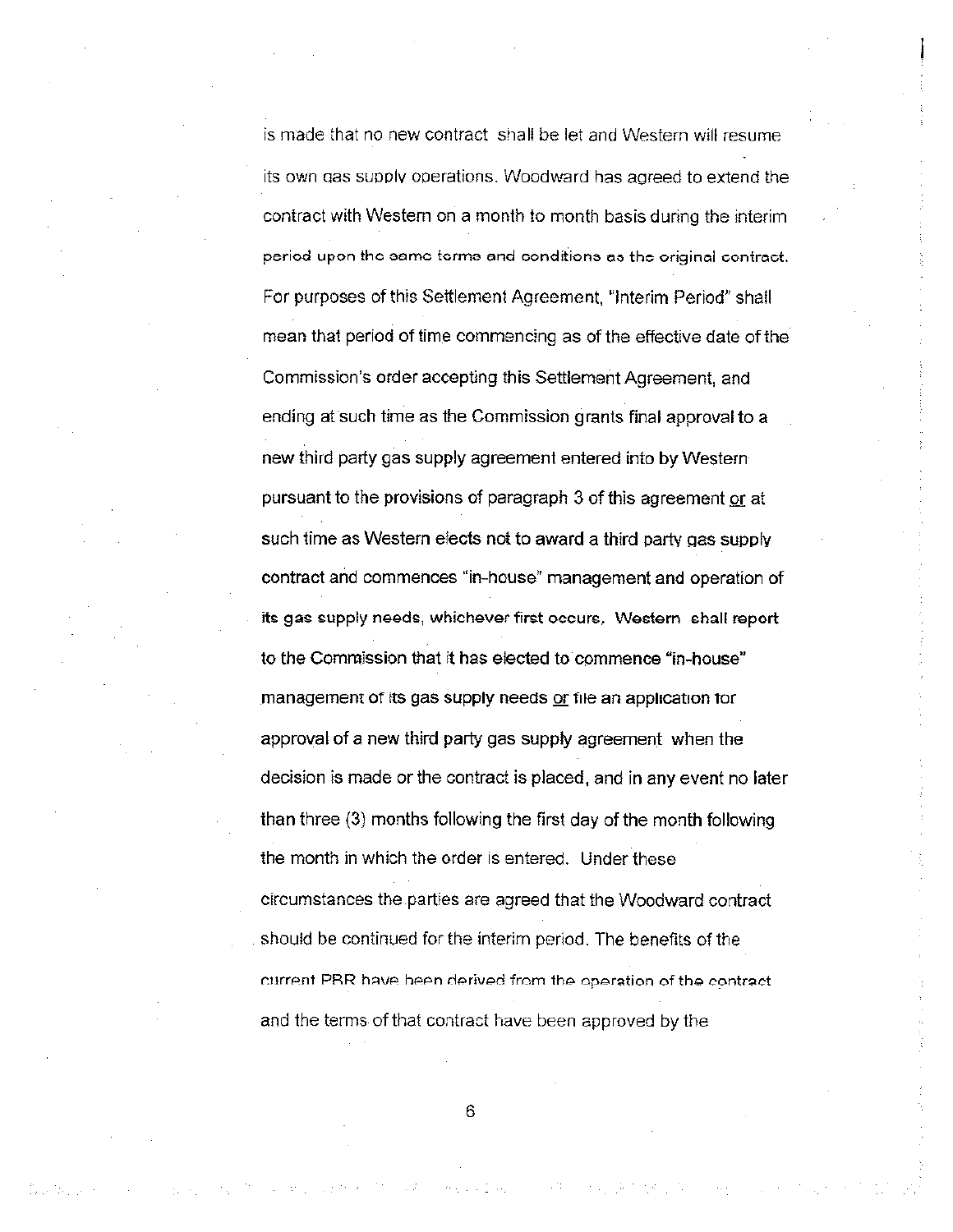Commission An extension of the contract during the interim period is reasonable.

11. In the event the Commission accepts this Settlement Agreement and in the further event Western's existing gas supply agreement is extended (the "Extended Agreement"), then and in those events, it is agreed that the amended tariff sheets attached hereto as Exhibit "1", pages 29 A through 29 K.1, will apply to all transactions under the Extended Agreement for the Interim Period.

In the event the Commission accepts this Settlement Agreement, the parties further request that the Commission's Order become effective on the first day of the month followinq the month in which the Commission enters such order.

12. This agreement is subject te the approval of the Commission. If the Commission fails to accept and approve this settlement agreement in its entirety, this proceeding wsl continue and neither the terms ot this agreement nor any other matter raised during the settlement discussions will be admissible in any subsequent regulatory or judicial proceeding and will not be binding on either of the parties hereto.

13. If the Commission accepts and adopts this agreement in its entirety, neither the Attorney General nor Western will request any rehearing or bring any type of action for judicial review.

7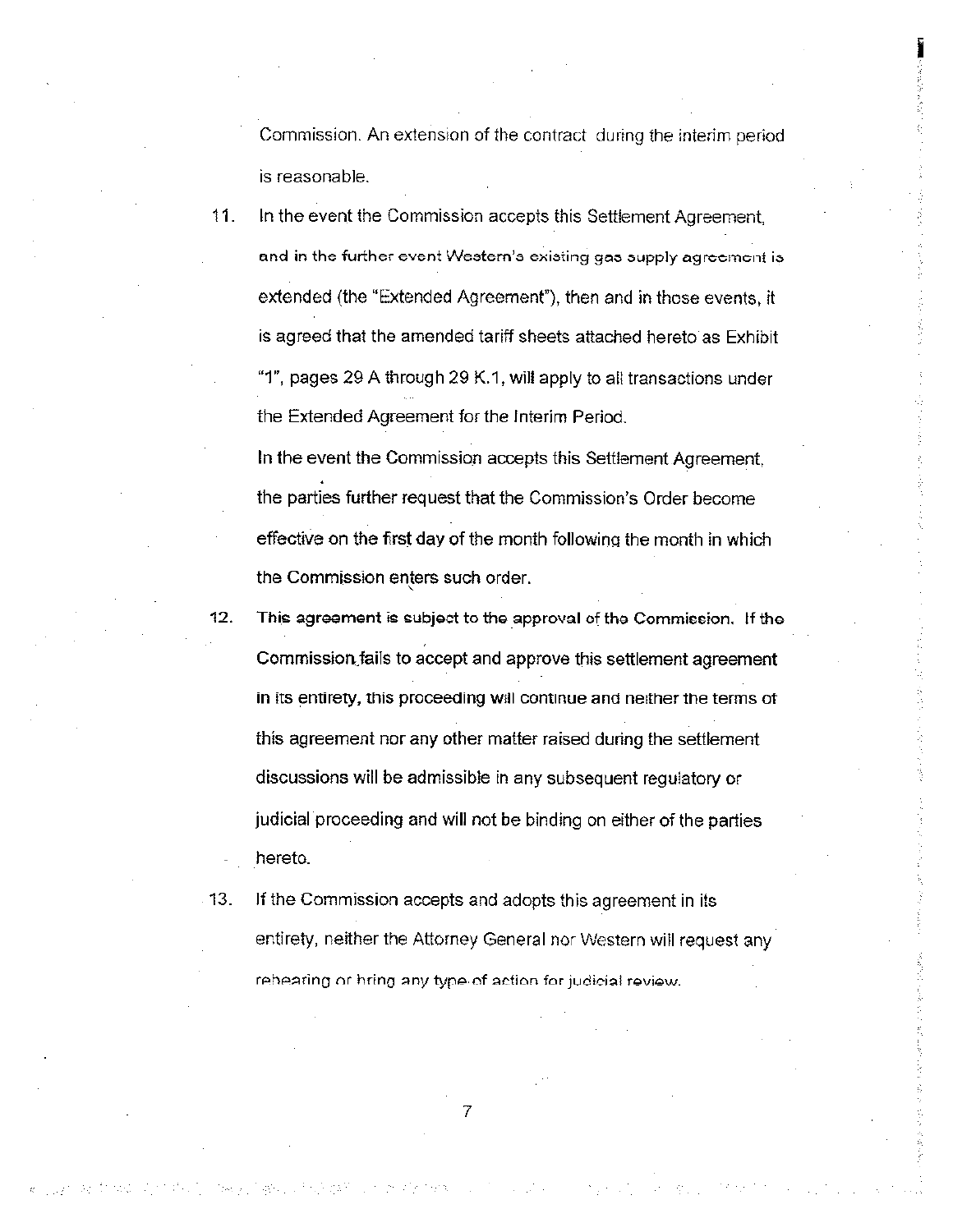WITNESS the signatures of the parties hereto on this the day and date first hereinabove written.

8

全地になっ

ATTORNEY GENERAL OF THE COMMONWEALTH OF **KENTUCKY** 

By:

WESTERN KENTUCKY GAS **COMPANY** 

u Vi. By: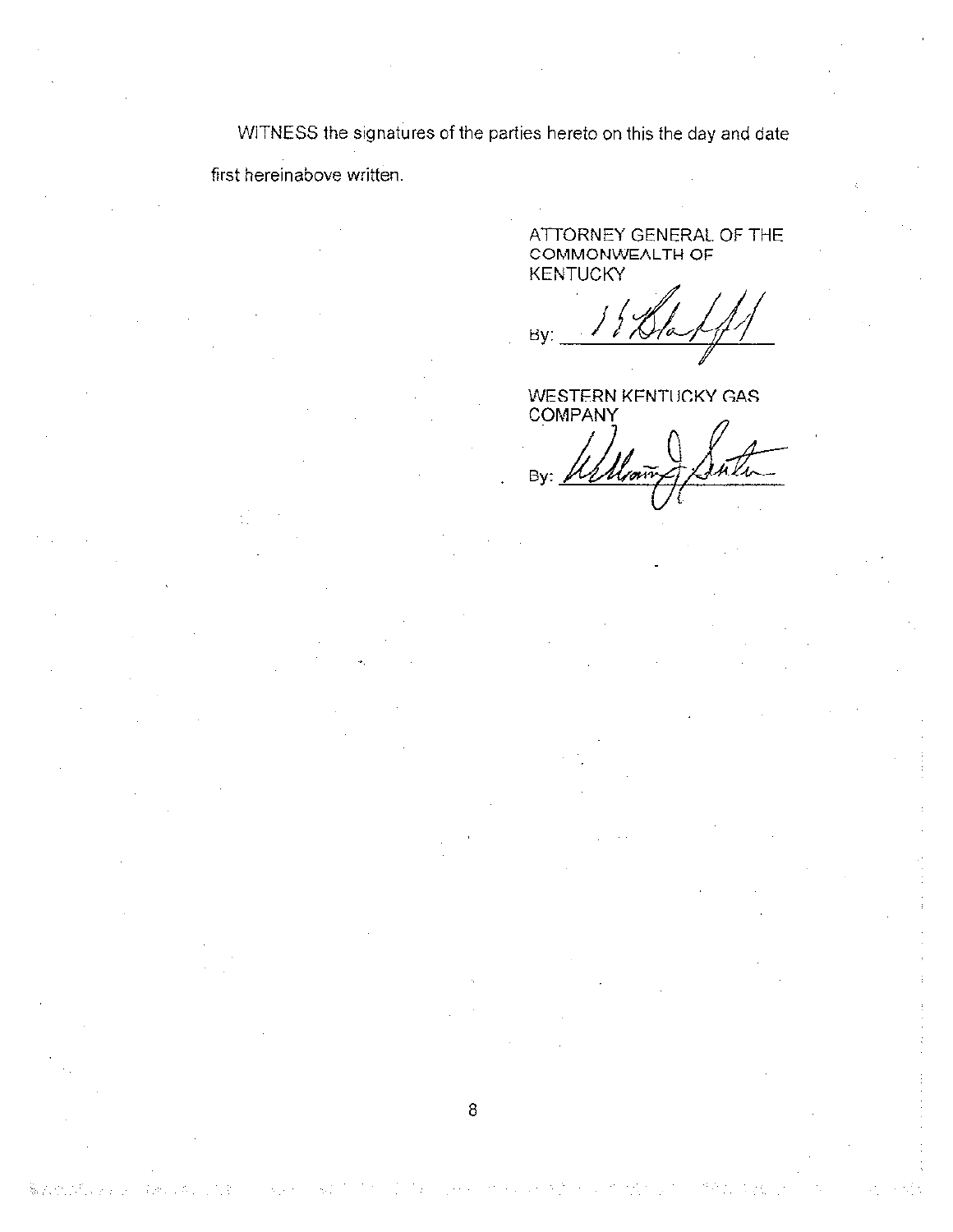# **Western Kentucky Gas Company Modification of Performance-Based Ratemaking** Mechanism

Case No. 2001-317

# Exhibit 1

# Proposed Tariff Pages 29A - 20K.1

Issue Date: February 18, 2002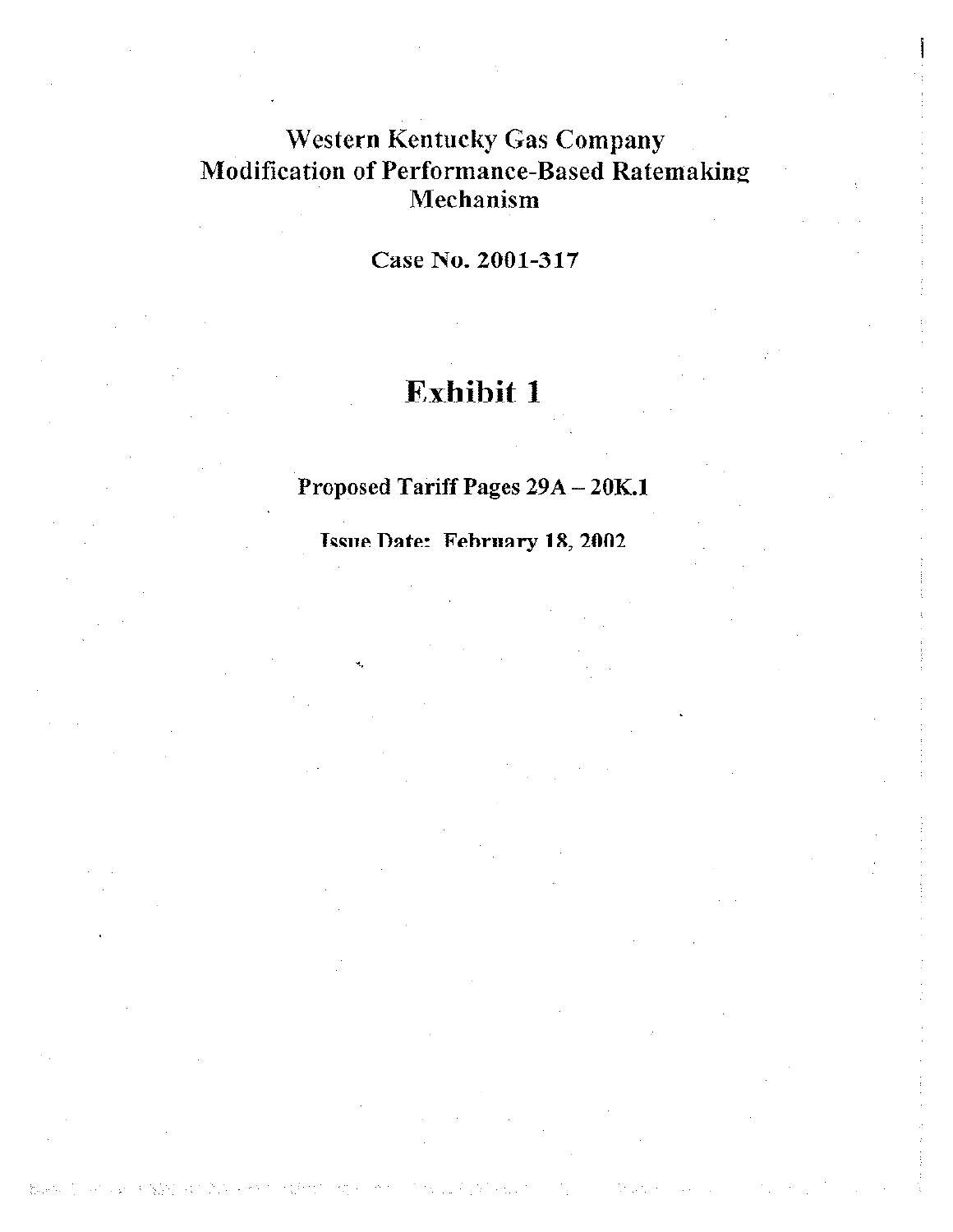#### **FOR EN RE SERVICE AREA** P.S.C. NO. 20 First Revised SHEET No. 29A Cancelling Original SHEET No. 29A

#### WESTERN KENTUCKY GAS COMPANY

|            | <b>PBR</b>                                                                                                                                                                                                                                                                                                                                                                                                                                                                                                                                                                                                                                                                                                                          |
|------------|-------------------------------------------------------------------------------------------------------------------------------------------------------------------------------------------------------------------------------------------------------------------------------------------------------------------------------------------------------------------------------------------------------------------------------------------------------------------------------------------------------------------------------------------------------------------------------------------------------------------------------------------------------------------------------------------------------------------------------------|
|            | Experimental Performance Based Rate Mechanism                                                                                                                                                                                                                                                                                                                                                                                                                                                                                                                                                                                                                                                                                       |
| Applicable |                                                                                                                                                                                                                                                                                                                                                                                                                                                                                                                                                                                                                                                                                                                                     |
|            | To all gas sold.                                                                                                                                                                                                                                                                                                                                                                                                                                                                                                                                                                                                                                                                                                                    |
|            | Rate Mechanism                                                                                                                                                                                                                                                                                                                                                                                                                                                                                                                                                                                                                                                                                                                      |
|            | The amount computed under each of the rate schedules to which this Performance Based Rate<br>Mechanism is applicable shall be increased or decreased by the Performance Based Rate<br>Recovery Factor (PBRRF) at a rate per 1,000 cubic feet (Mcf) of monthly gas consumption.<br>Demand costs and commodity costs shall be accumulated separately and included in the<br>pipeline suppliers Demand Component and the Gas Supply Cost Component of the Gas Cost<br>Adjustment (GCA), respectively. The PERRF shall be determined for each 12-month period<br>ended October 31 during the effective term of these experimental performance based<br>ratemaking mechanisms, which 12-month period shall be defined as the PBR period. |
|            | The PBRRF shall be computed in accordance with the following formula:                                                                                                                                                                                                                                                                                                                                                                                                                                                                                                                                                                                                                                                               |
|            |                                                                                                                                                                                                                                                                                                                                                                                                                                                                                                                                                                                                                                                                                                                                     |
|            | $PBRRF = (CSPBR + BA)/ES$                                                                                                                                                                                                                                                                                                                                                                                                                                                                                                                                                                                                                                                                                                           |
| Where:     |                                                                                                                                                                                                                                                                                                                                                                                                                                                                                                                                                                                                                                                                                                                                     |
|            | ES.<br>Expected Mcf sales, as reflected in the Company's GCA filing for the<br>upcoming 12-month period beginning February 1.                                                                                                                                                                                                                                                                                                                                                                                                                                                                                                                                                                                                       |
|            | $CSPDR -$<br>Company Share of Performance Based Ratemaking Mechanism savings<br>or expenses. The CSPBR shall be calculated as follows:                                                                                                                                                                                                                                                                                                                                                                                                                                                                                                                                                                                              |
|            | $CSPBR = TPBRR X ACSP$                                                                                                                                                                                                                                                                                                                                                                                                                                                                                                                                                                                                                                                                                                              |
| Where:     |                                                                                                                                                                                                                                                                                                                                                                                                                                                                                                                                                                                                                                                                                                                                     |
|            | $ACSP = Applicable Company Sharing Percentage$                                                                                                                                                                                                                                                                                                                                                                                                                                                                                                                                                                                                                                                                                      |
|            | TPBRR = Total Performance Based Ratemaking Results. The TPBRR shall be savings or<br>expenses created during the PBR period. TPBRR shall be calculated as follows:                                                                                                                                                                                                                                                                                                                                                                                                                                                                                                                                                                  |

(Issued by Authority of an Order of the Public Service Commission in Case No. 2001-317 dated

ISSUED BY: William I Senter

Vice President - Rates & Regulatory Affairs

 $\rangle.$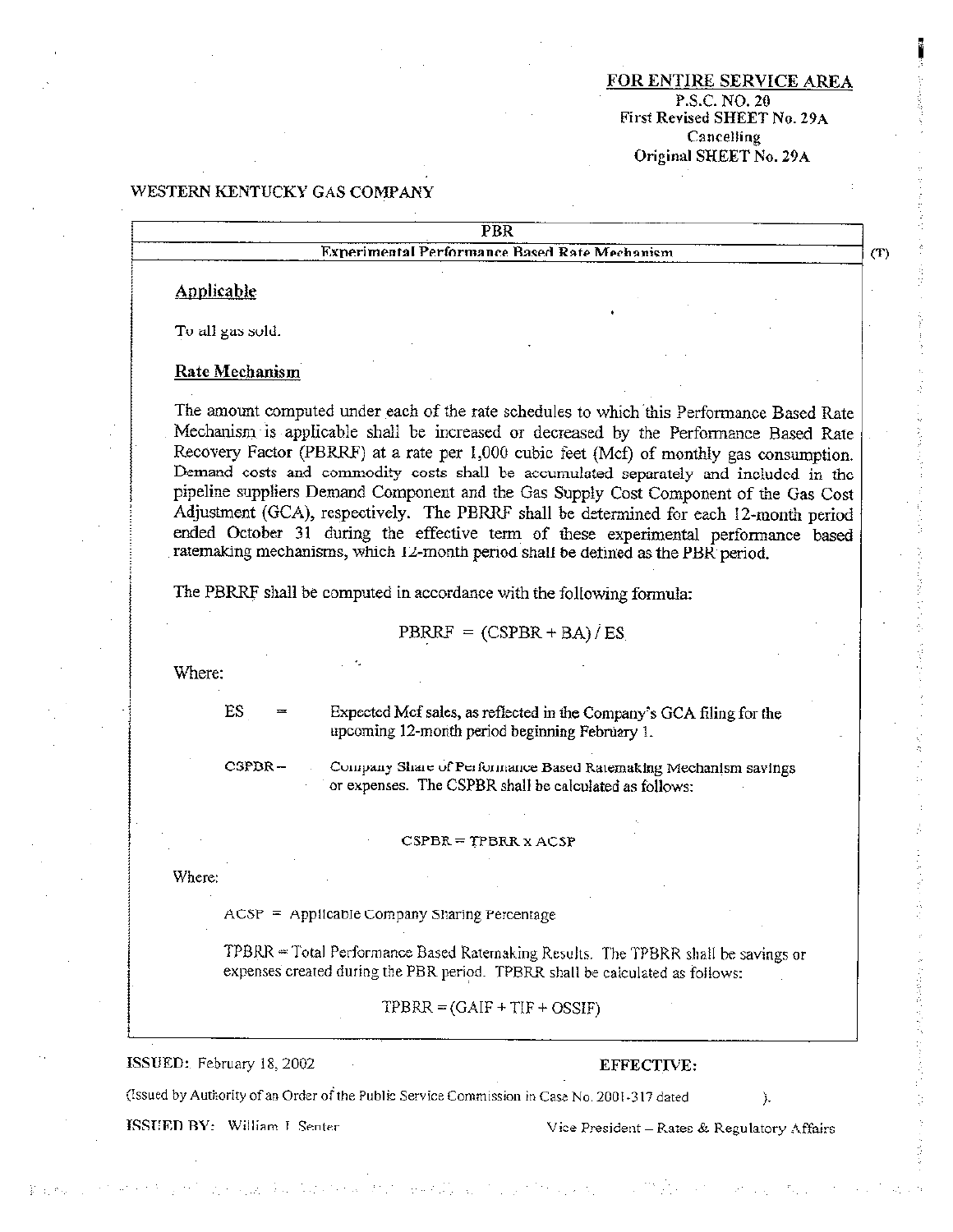FOR ENTIRE SERVICE AREA P.S.C. NO. 20<br>First Revised SHEET No. 29B Cancelling Original SHEET No. 29B

#### WESTERN KENTÜCKY GAS COMPANY

|        | PBR                                                                                                                                                                                                                                                                                                                                                                                    |
|--------|----------------------------------------------------------------------------------------------------------------------------------------------------------------------------------------------------------------------------------------------------------------------------------------------------------------------------------------------------------------------------------------|
|        | Experimental Performance Based Rate Mechanism (Continued)                                                                                                                                                                                                                                                                                                                              |
|        | <b>GAIF</b>                                                                                                                                                                                                                                                                                                                                                                            |
|        | GAIF = Gas Acquisition Index Factor. The GAIF shall be computed as follows:                                                                                                                                                                                                                                                                                                            |
|        | $GAIF = GAIFBL + GAIFSL$                                                                                                                                                                                                                                                                                                                                                               |
| Where: |                                                                                                                                                                                                                                                                                                                                                                                        |
|        | GAIFBL represents the Gas Acquisition Index Factor for Base Load system supply natural gas<br>purchases.                                                                                                                                                                                                                                                                               |
|        | GAIFSL represents the Gas Acquisition Index Factor for Swing Load system supply natural<br>gas purchases.                                                                                                                                                                                                                                                                              |
|        | <b>GAIFBL</b>                                                                                                                                                                                                                                                                                                                                                                          |
|        | The GAIFBL shall be calculated by comparing the Total Annual Benchmark Gas Commodity<br>Costs for Base Load (TABGCCBL) system supply natural gas purchases for the PBR period<br>to the Total Annual Actual Gas Commodity Costs for Base Load (TAAGCCDL) system<br>supply natural gas purchases during the same period to determine if any shared expenses or<br>shared savings exist. |
|        | TABGCCBL represents the Total Annual Denchmark Gas Commodity Costs for Base Load<br>gas purchases and equals the annual sum of the monthly Benchmark Gas Commodity Costs<br>of gas purchased for Base Load (BGCCBL) system supply                                                                                                                                                      |
|        | DGCCDL represents Benchmark Gas Commodity Costs for Base Load gas purchases and<br>shall be calculated on a monthly basis and accumulated for the PBR period. BGCCBL shall<br>be calculated as follows:                                                                                                                                                                                |
|        | BGCCBL - Sum {(APVBLi-PEFDCQBL) x SAIBLi] + (PEFDCQBL x DAIBL)                                                                                                                                                                                                                                                                                                                         |
| Where: |                                                                                                                                                                                                                                                                                                                                                                                        |
|        | APVBL is the Actual Purchased Volumes of natural gas for Base Load system supply for the<br>month. The APVBL shall include purchases necessary to cover retention volumes required by                                                                                                                                                                                                  |

ISSUED: February 18, 2002

#### **TFFECTIVE:**

(Issued by Authority of an Order of the Public Service Commission in Case No. 2001-317 dated

ISSUED BY: William J. Senter

Vice President - Rates & Regulatory Affairs

 $\mathcal{L}$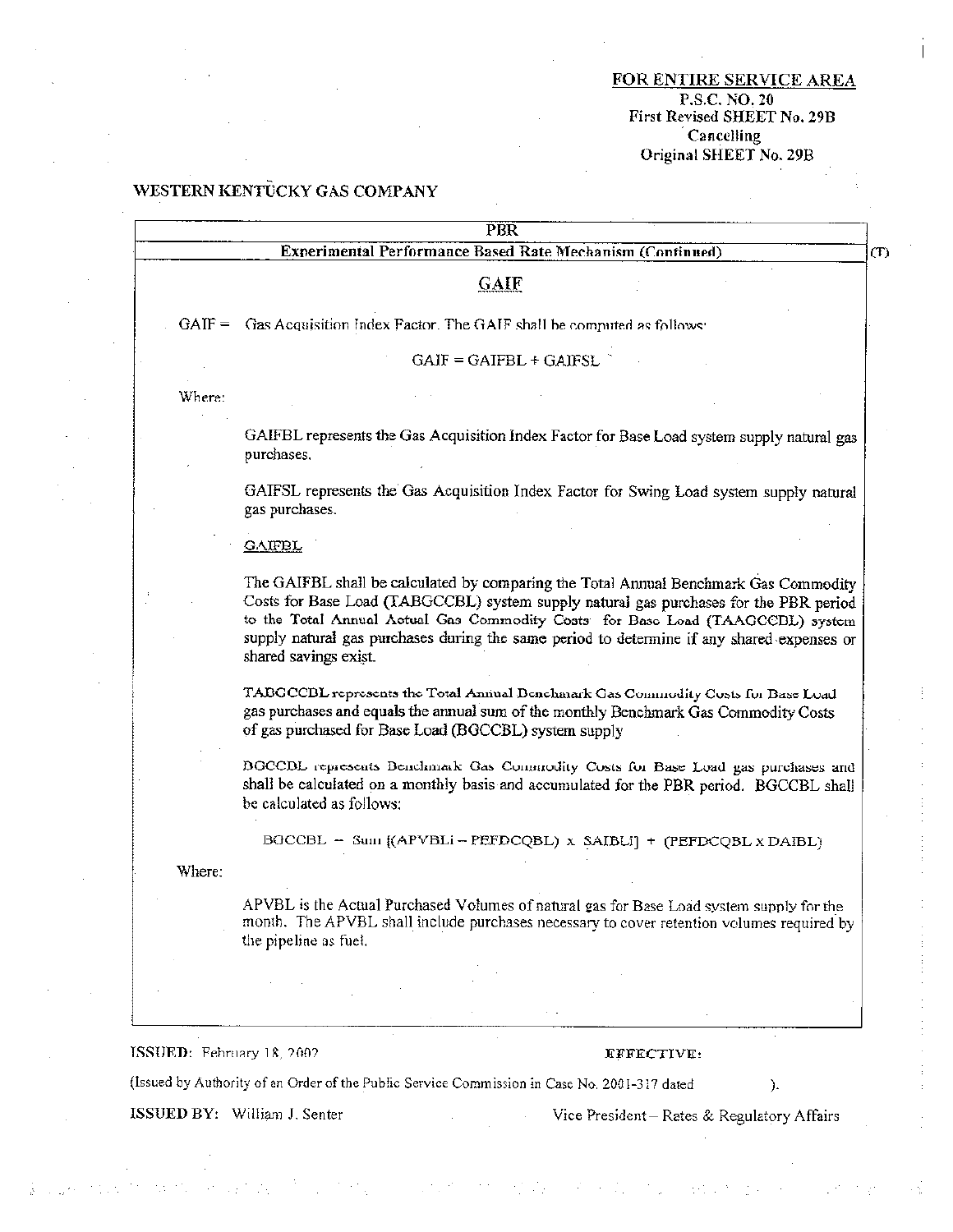#### **FOR ENTIRE SERVICE AREA** P.S.C. NO. 20 First Revised SHEET No. 29C Cancelling Original SHEET No. 29C

#### WESTERN KENTUCKY GAS COMPANY

| PBR                                                                                                                                                                                                                                                                                                                                                                                                                                                                                            |
|------------------------------------------------------------------------------------------------------------------------------------------------------------------------------------------------------------------------------------------------------------------------------------------------------------------------------------------------------------------------------------------------------------------------------------------------------------------------------------------------|
| <b>Experimental Performance Based Rate Mechanism (Continued)</b>                                                                                                                                                                                                                                                                                                                                                                                                                               |
| "i" represents each supply area.                                                                                                                                                                                                                                                                                                                                                                                                                                                               |
| PEFDCQBL are the Base Load Purchases in Excess of Firm Daily Contract Quantities delivered<br>to WKG's city gate. Firm Daily Contract Quantities are the maximum daily contract quantities<br>which Company can deliver to its city gate under its various firm transportation agreements and<br>arrangements.                                                                                                                                                                                 |
| SAIBL is the Supply Area Index factor for Base Load to be established for each supply area in<br>which Company has firm transportation entitlements used to transport its natural gas purchases<br>and for which price postings are available. The five supply areas are TGT-SL (Texas Gas<br>Transmission-Zone SL), TGT-1 (Texas Gas Transmission-Zone 1), TGPL-0 (Tennessee Gas<br>Pipeline-Zone 0), and TGPL-1 (Tennessee Gas Pipeline-Zone 1), and TGC-ELA (Trunkline Gas<br>Company-ELA). |

The monthly SAIBL for TGT-SL, TGT-1, TGPL-0, TGPL-1, and TGC-ELA shall be calculated using the following formula:

$$
SAIBL = [I(1) + I(2) + I(3) + I(4)] / 4
$$

Where:

"I" represents each index reflective of both supply area prices and price changes throughout the month in these various supply areas.

The indices for each supply zone are as follows:

#### SAIBL (TGT-SL)

I (I) is the average of weekly Natural Gas Week postings for Texas Gas Transmission Corporation Zone SL: South Louisiana as Spot Prices on Interstate Pipeline Systems I (2) is the average of the daily high and low Gas Daily postings for Louisiana-Onshore South Texas Gas Zone SL averaged for the month.

I (3) is the Inside FERC - Gas Market Report first-of-the-month posting for Texas Gas Zone SL. I (4) is the New York Mercantile Exchange Settled Closing Price.

ISSUED: February 18, 2002

#### EFFECTIVE:

(Issued by Authority of an Order of the Public Service Commission in Case 2001-317 dated

ISSUED BY: William J. Senter

Vice President - Rates & Regulatory Affairs

À.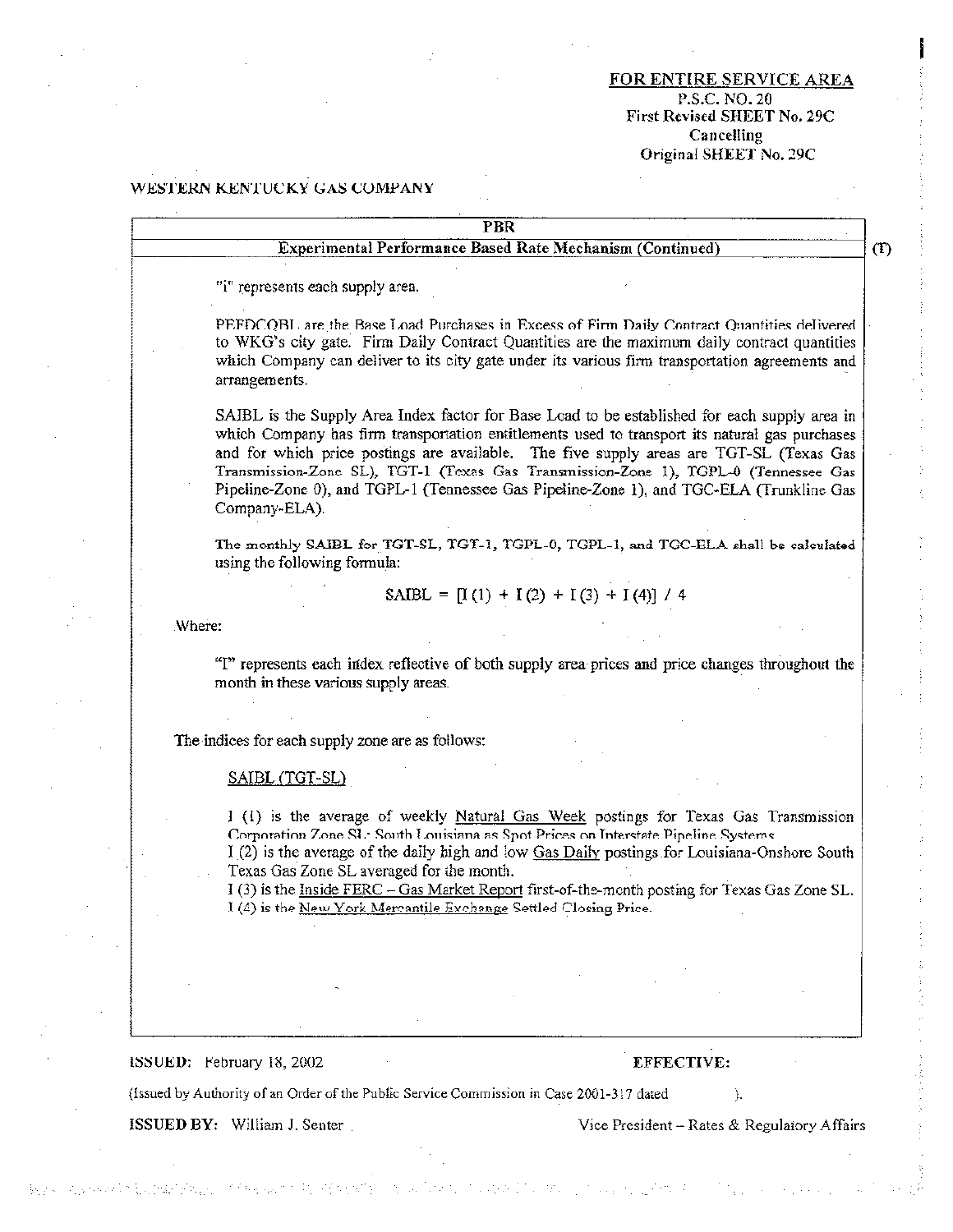#### FOR ENTIRE SERVICE AREA P.S.C. NO. 20 First Revised SHEET No. 29D Cancelling Original SHEET No. 29D

#### WESTERN KENTUCKY GAS COMPANY

| <b>PBR</b>                                                                                      |
|-------------------------------------------------------------------------------------------------|
| <b>Experimental Performance Based Rate Mechanism (Continued)</b>                                |
|                                                                                                 |
| $S_{\text{A}}$ IDL $(TGT-1)$                                                                    |
| I (1) is the average of weekly Natural Gas Week postings for Texas Gas Transmission             |
| Corporation Zone 1: North Louisiana as Spot Prices on Interstate Pipeline Systems.              |
| I (2) is the average of the daily high and low Oas Daily postings for East Texas - North        |
| Louisiana Area - Texas Gas Zone 1 averaged for the month.                                       |
| I(3) is the Inside FERC - Gas Market Report first-of-the-month posting for Texas Gas Zone 1.    |
| I (4) is the New York Mercantile Exchange Settled Closing Price.                                |
| SAIBL (TGPL-0)                                                                                  |
| I(1) is the average of weekly Natural Gas Week postings for Tennessee Gas Pipeline Co. Zone     |
| 0. South Texas as Spot Prices on Interstate Pipeline Systems.                                   |
| I (2) is the average of the daily high and low $G$ as Daily postings for Texas South - Corpus   |
| Christi - Tennessee and East Texas - North Louisiana Area - Tennessee, 100 leg averaged for     |
| the month.                                                                                      |
| I (3) is the Inside FERC - Gas Market Report first-of-the-month posting for Tennessee Zone 0.   |
| I (4) is the New York Mercantile Exchange Settled Closing Price.                                |
| SAIBL (TGPL-1)                                                                                  |
| I (1) is the average of weekly Natural Gas Week postings for Tennessee Gas Pipeline Co. Zone    |
| 1: South Louisiana as Spot Prices on Interstate Pipeline Systems.                               |
| I (2) is the average of the daily high and low Gas Daily postings for Louisiana-Onshore South - |
| $500$ leg and $-800$ leg average for the month.                                                 |
| I (3) is the Inside FERC - Gas Market Report first-of-the-month posting for Tennessee Zone 1.   |
| I (4) is the New York Mercantile Exchange Settled Closing Price.                                |
| SAIBL (TGC-ELA)                                                                                 |
|                                                                                                 |
| I (1) is the average of weekly Natural Gas Week postings for Trunkline Gas Co. East Louisiana   |
| as Spot Prices on Interstate Pipeline Systems.                                                  |
| 1 (2) is the average of the daily high and low Gas Daily postings for Louisiana-Onshore South,  |
| Trunkline ELA.                                                                                  |
| I (3) is the Inside FERC - Gas Market Report first-of-the-month posting for Trunkline           |
| Louisiana.                                                                                      |
| I (4) is the New York Mercantile Exchange Settled Closing Price.                                |
|                                                                                                 |
| ISSUED: February 18, 2002<br>EFFECTIVE:                                                         |
|                                                                                                 |

£

(Issued by Authority of an Order of the Public Service Commission in Case No. 2001-317 dated

ISSUED BY: William J. Senter

Vice President - Rates & Regulatory Affairs

 $\rightarrow$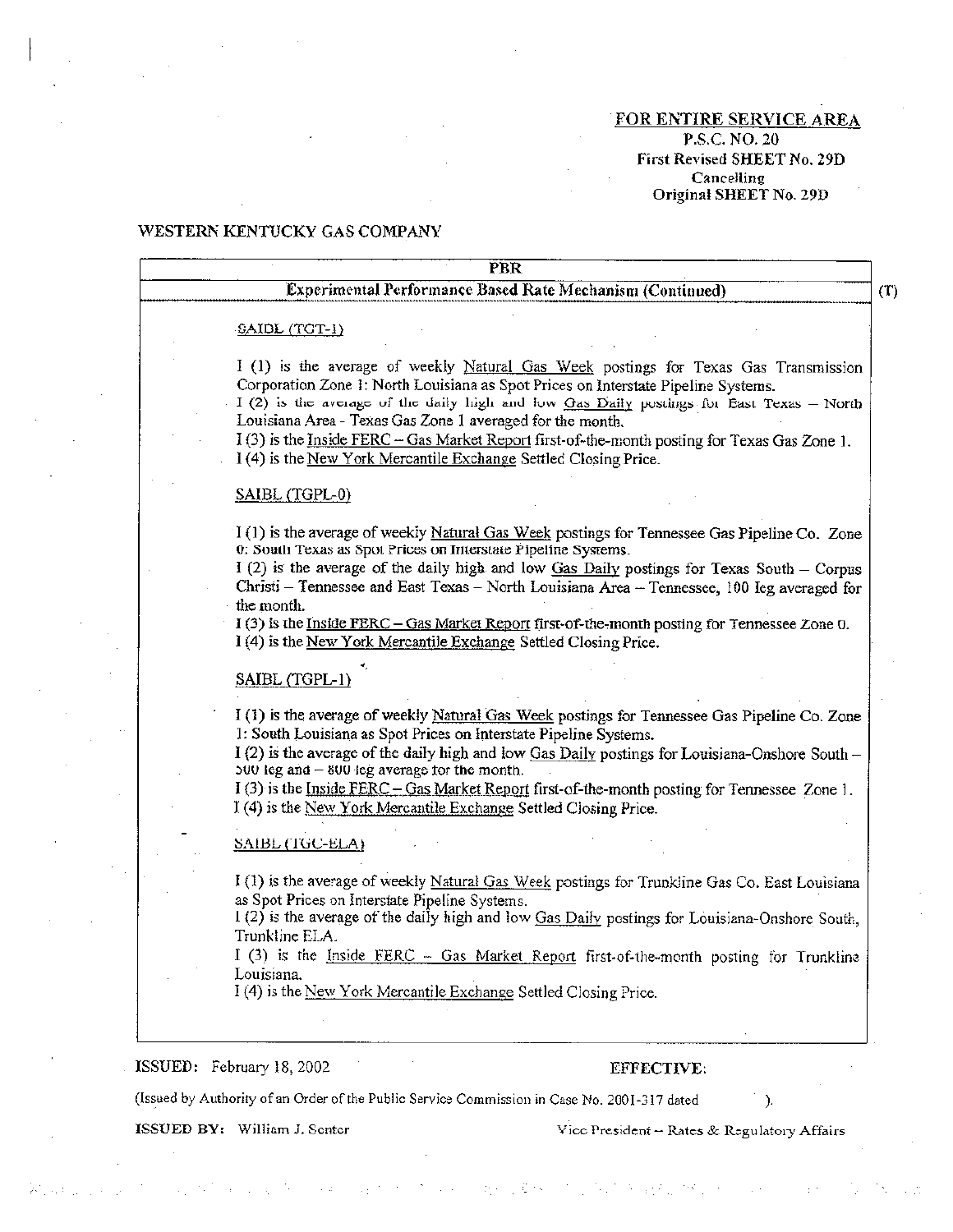#### FOR ENTIRE SERVICE AREA

P.S.C. NO. 20 First Revised SHEET No. 29E Cancelling Original SHEET No. 29E

 $(T)$ 

#### WESTERN KENTUCKY GAS COMPANY

### **PBR Experimental Performance Based Rate Mechanism (Continued)**

DAIDL is the Delivery Area Index factor for Base Load to be established for purchases made by Company when Company has fully utilized its pipeline quantity entitlements on a daily basis and which are for delivery to Company's city gate from Texas Gas Transmission's Zone 2, 3 or 4. Tennessee Gas Pipeline's Zone 2, or Trankline Gas Company's Zone 1B.

The monthly DAIBL for TGT-2, 3, 4, TGPL-2, and TGC-1B shall be calculated using the following:

#### DAIBL = [I(1) + I(2) + I(3)]  $\frac{3}{3}$

#### DAIBL (TGT-2, 3, & 4), (TGPL-2) and (TGC-1B)

I (1) is the average of weekly Natural Gas Week postings for Spot Prices on Interstate Pipeline Systems for Dominion - South.

I (2) is the average of the daily high and low Gas Daily postings the Daily Price Survey for Dominion – South Point.

I (3) is the Inside FERC - Gas Market Report first-of-the-month posting for Prices of Spot Gas Delivered to Pipeline for Dominion Transmission Inc. - Appalachia.

TAAGCCBL represents Company's Total Annual Actual Gas Commodity Costs for Base Load deliveries of natural gas purchased for system supply and is equal to the total monthly actual gas commodity costs.

To the extent that TAAGCCBL exceeds TABGCCBL for the PBR period, then the GAIFBL Shared Expenses shall be computed as follows:

GAIFBL Shared Expenses = TAAGCCBL - TABGCCBL

To the extent that TAAGCCBL is less than TABGCCBL for the PBR period, then the GAIFBL Shared Savings shall be computed as follows:

GAIFBL Shared Savings = TABGCCBL - TAAGCCBL

#### ISSUED: February 18, 2002

ひのこういれん こうねんご

#### EFFECTIVE:

(Issued by Authority of an Order of the Public Service Commission in Case No. 2001-317 dated

ISSUED BY: William J. Senter

Vice President – Rates & Regulatory Affairs

λ.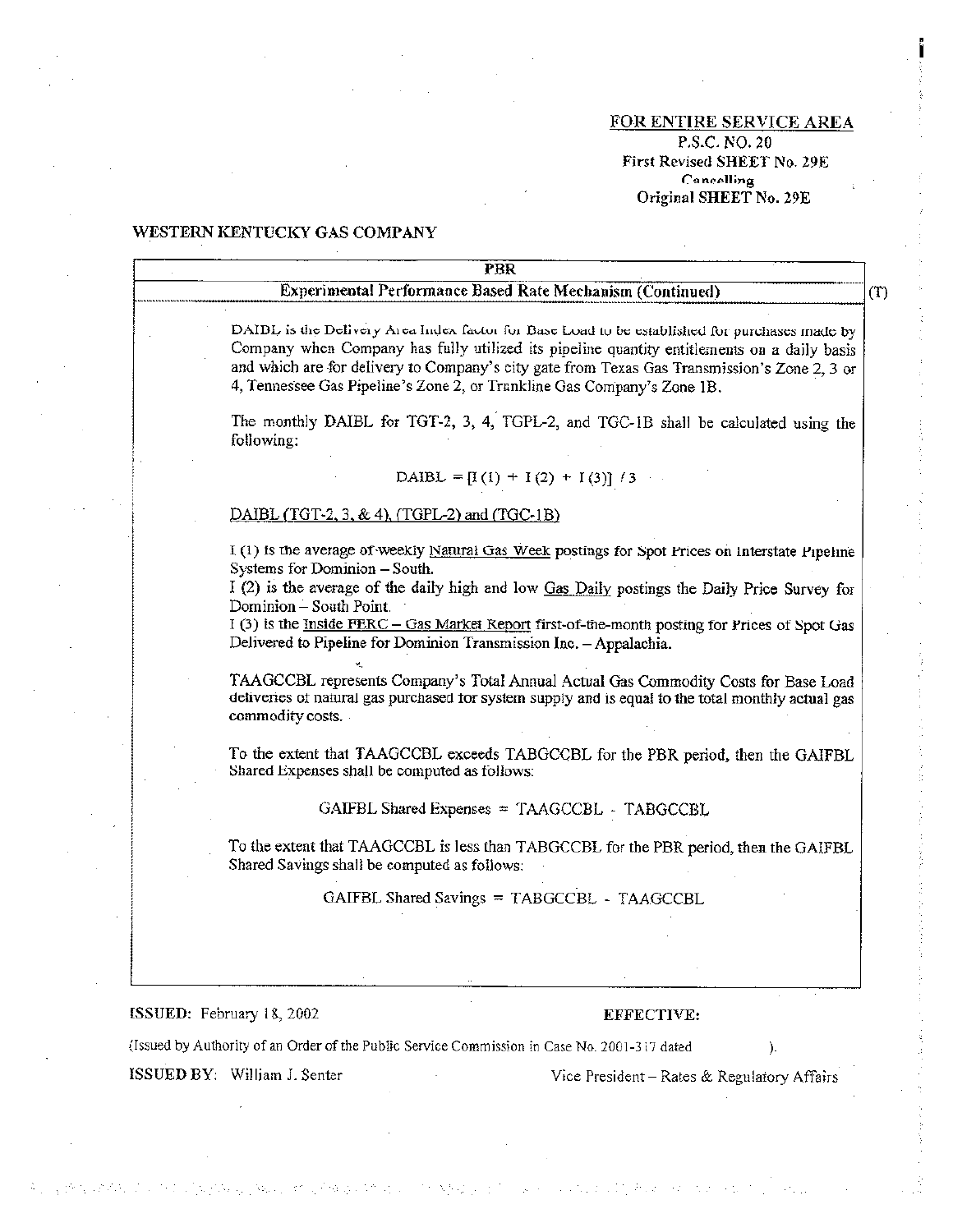#### FOR ENTIRE SERVICE AREA P.S.C.NO. 20 First Revised SHEET No. 29F Cancelling Original Sheet No. 29F

ċ

is slitte

 $\sim$ 

istorian<br>Artist

 $\mathcal{L}$  .

### WESTERN KENTUCKY GAS COMPANY

l,

 $\gamma_1^2\gamma_2^2\gamma_1^2$ 

design of the exchange

 $\sim 10^{11}$  M  $_\odot$  .

| Experimental Performance Based Rate Mechanism (Continued)<br><b>GAIFSL</b><br>The GAIFSL shall be calculated by comparing the Total Annual Benchmark Gas Commodity<br>Costs for Swing Load (TABGCCSL) system supply natural gas purchases for swing load for the<br>PBR period to the Total Annual Actual Gas Commodity Costs for Swing Load (TAAGCCSL)<br>system supply natural gas purchases for during the same period to determine if any shared<br>expenses or shared savings exist.<br>TABGCCSL represents the Total Annual Benchmark Gas Commodity Costs for Swing Load gas<br>purchases and equals the monthly Benchmark Gas Commodity Costs of gas purchased for Swing<br>Load system supply (BGCCSL).<br>BGCCSL represents Benchmark Gas Commodity Costs for Swing Load gas purchases and shall<br>be calculated on a monthly basis and accumulated for the PBR period. BGCCSL shall be<br>calculated as follows:<br>$BGCCSL = Sum$ [(APVSLi-PEFDCQSL) x SAISLi] + (PEFDCQSL x DAISL)<br>Where:<br>APVSL is the Actual Purchased Volumes of natural gas for Swing Load system supply for the<br>month. The APVSL shall include purchases necessary to cover retention volumes required by the<br>pipeline as fuel.<br>"i" represents each supply area.<br>PEFDCOSL are the Purchases in Excess of Firm Daily Contract Quantities delivered to WKG's<br>city gate. Firm Daily Contract Quantities are the maximum daily contract quantities which<br>Company can deliver to its city gate under its various firm transportation agreements and<br>arrangements.<br>SAISL is the Supply Area Index factor for Swing Load to be established for each supply area in<br>which Company has firm transportation entitlements used to transport its natural gas purchases<br>and for which price postings are available. The five supply areas are TGT-SL (Texas Gas<br>Transmission-Zone SL). TGT-1 (Texas Gas Transmission-Zone 1), TGPL-0 (Tennessee Gas<br>Pipeline-Zone 0), and TGPL-1 (Tennessee Gas Pipeline-Zone 1), and TGC-ELA (Trunkline Gas<br>Company-ELA).<br>ISSUED: February 18, 2002 |  | <b>PBR</b> |     |
|----------------------------------------------------------------------------------------------------------------------------------------------------------------------------------------------------------------------------------------------------------------------------------------------------------------------------------------------------------------------------------------------------------------------------------------------------------------------------------------------------------------------------------------------------------------------------------------------------------------------------------------------------------------------------------------------------------------------------------------------------------------------------------------------------------------------------------------------------------------------------------------------------------------------------------------------------------------------------------------------------------------------------------------------------------------------------------------------------------------------------------------------------------------------------------------------------------------------------------------------------------------------------------------------------------------------------------------------------------------------------------------------------------------------------------------------------------------------------------------------------------------------------------------------------------------------------------------------------------------------------------------------------------------------------------------------------------------------------------------------------------------------------------------------------------------------------------------------------------------------------------------------------------------------------------------------------------------------------------------------------------------------------------------------------------------------------------------------------------|--|------------|-----|
|                                                                                                                                                                                                                                                                                                                                                                                                                                                                                                                                                                                                                                                                                                                                                                                                                                                                                                                                                                                                                                                                                                                                                                                                                                                                                                                                                                                                                                                                                                                                                                                                                                                                                                                                                                                                                                                                                                                                                                                                                                                                                                          |  |            | (T) |
|                                                                                                                                                                                                                                                                                                                                                                                                                                                                                                                                                                                                                                                                                                                                                                                                                                                                                                                                                                                                                                                                                                                                                                                                                                                                                                                                                                                                                                                                                                                                                                                                                                                                                                                                                                                                                                                                                                                                                                                                                                                                                                          |  |            |     |
|                                                                                                                                                                                                                                                                                                                                                                                                                                                                                                                                                                                                                                                                                                                                                                                                                                                                                                                                                                                                                                                                                                                                                                                                                                                                                                                                                                                                                                                                                                                                                                                                                                                                                                                                                                                                                                                                                                                                                                                                                                                                                                          |  |            |     |
|                                                                                                                                                                                                                                                                                                                                                                                                                                                                                                                                                                                                                                                                                                                                                                                                                                                                                                                                                                                                                                                                                                                                                                                                                                                                                                                                                                                                                                                                                                                                                                                                                                                                                                                                                                                                                                                                                                                                                                                                                                                                                                          |  |            |     |
|                                                                                                                                                                                                                                                                                                                                                                                                                                                                                                                                                                                                                                                                                                                                                                                                                                                                                                                                                                                                                                                                                                                                                                                                                                                                                                                                                                                                                                                                                                                                                                                                                                                                                                                                                                                                                                                                                                                                                                                                                                                                                                          |  |            |     |
|                                                                                                                                                                                                                                                                                                                                                                                                                                                                                                                                                                                                                                                                                                                                                                                                                                                                                                                                                                                                                                                                                                                                                                                                                                                                                                                                                                                                                                                                                                                                                                                                                                                                                                                                                                                                                                                                                                                                                                                                                                                                                                          |  |            |     |
|                                                                                                                                                                                                                                                                                                                                                                                                                                                                                                                                                                                                                                                                                                                                                                                                                                                                                                                                                                                                                                                                                                                                                                                                                                                                                                                                                                                                                                                                                                                                                                                                                                                                                                                                                                                                                                                                                                                                                                                                                                                                                                          |  |            |     |
|                                                                                                                                                                                                                                                                                                                                                                                                                                                                                                                                                                                                                                                                                                                                                                                                                                                                                                                                                                                                                                                                                                                                                                                                                                                                                                                                                                                                                                                                                                                                                                                                                                                                                                                                                                                                                                                                                                                                                                                                                                                                                                          |  |            |     |
|                                                                                                                                                                                                                                                                                                                                                                                                                                                                                                                                                                                                                                                                                                                                                                                                                                                                                                                                                                                                                                                                                                                                                                                                                                                                                                                                                                                                                                                                                                                                                                                                                                                                                                                                                                                                                                                                                                                                                                                                                                                                                                          |  |            |     |
|                                                                                                                                                                                                                                                                                                                                                                                                                                                                                                                                                                                                                                                                                                                                                                                                                                                                                                                                                                                                                                                                                                                                                                                                                                                                                                                                                                                                                                                                                                                                                                                                                                                                                                                                                                                                                                                                                                                                                                                                                                                                                                          |  |            |     |
|                                                                                                                                                                                                                                                                                                                                                                                                                                                                                                                                                                                                                                                                                                                                                                                                                                                                                                                                                                                                                                                                                                                                                                                                                                                                                                                                                                                                                                                                                                                                                                                                                                                                                                                                                                                                                                                                                                                                                                                                                                                                                                          |  |            |     |
|                                                                                                                                                                                                                                                                                                                                                                                                                                                                                                                                                                                                                                                                                                                                                                                                                                                                                                                                                                                                                                                                                                                                                                                                                                                                                                                                                                                                                                                                                                                                                                                                                                                                                                                                                                                                                                                                                                                                                                                                                                                                                                          |  | EFFECTIVE: |     |
| (Issued by Authority of an Order of the Public Service Commission in Case No. 2001-317 dated<br>).                                                                                                                                                                                                                                                                                                                                                                                                                                                                                                                                                                                                                                                                                                                                                                                                                                                                                                                                                                                                                                                                                                                                                                                                                                                                                                                                                                                                                                                                                                                                                                                                                                                                                                                                                                                                                                                                                                                                                                                                       |  |            |     |
| ISSUED BY: William J. Senter<br>Vice President - Rates & Regulatory Affairs                                                                                                                                                                                                                                                                                                                                                                                                                                                                                                                                                                                                                                                                                                                                                                                                                                                                                                                                                                                                                                                                                                                                                                                                                                                                                                                                                                                                                                                                                                                                                                                                                                                                                                                                                                                                                                                                                                                                                                                                                              |  |            |     |

 $\mathbb{C}^1_+$ 

 $\mathcal{L}(\mathcal{L}(\mathcal{C}))$  .

 $\gamma^{\rm th}$ 

 $\lambda_{\rm{max}}$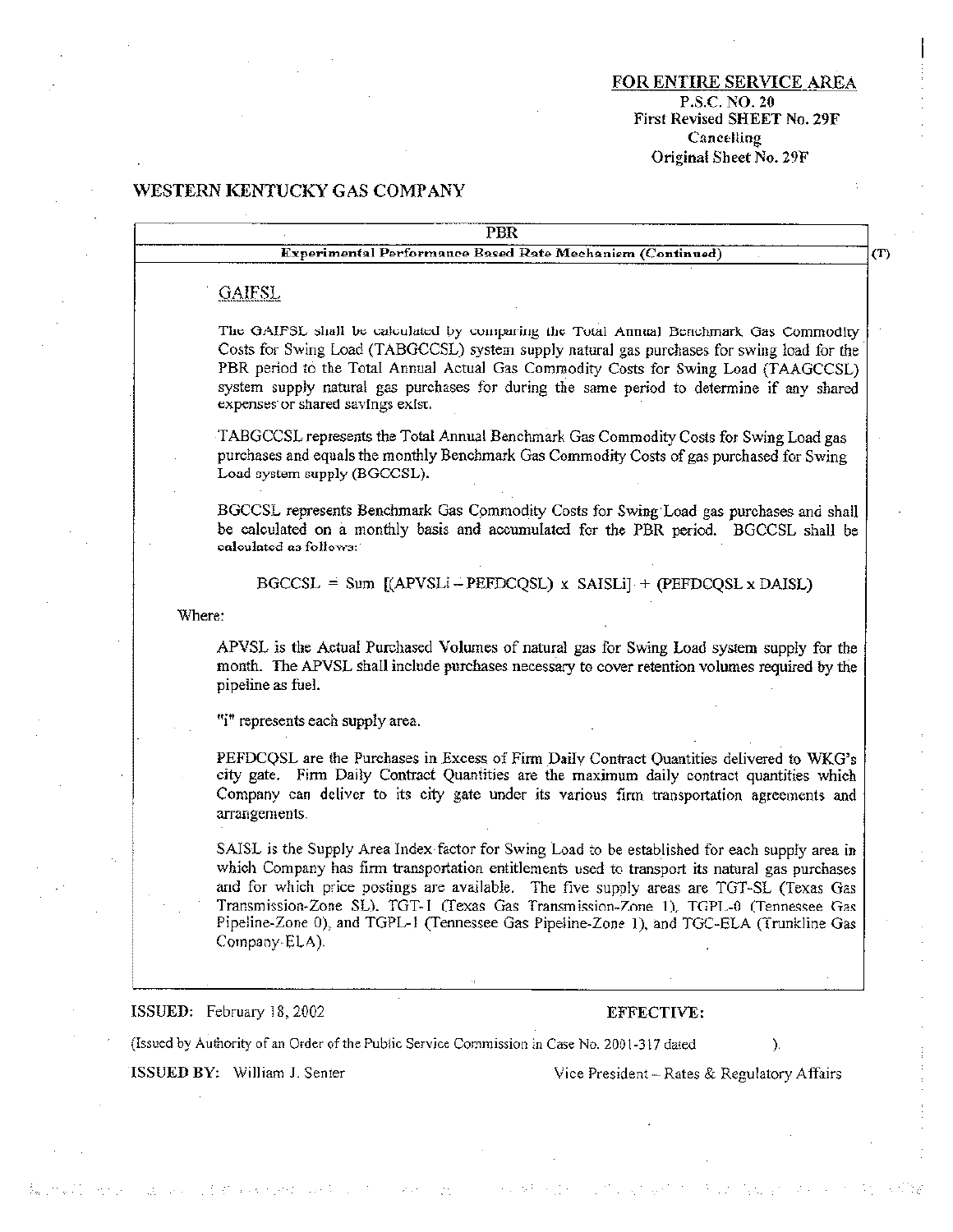#### FOR ENTIRE SERVICE AREA P.S.C. NO. 20 Second Revised SHEET No. 29G Cancelling First Revised SHEET No. 29G

 $(T)$ 

#### WESTERN KENTUCKY GAS COMPANY

### $\overline{\mathrm{PBR}}$

**Experimental Performance Based Rate Mechanism (Continued)** 

The monthly SAISL for TGT-SL, TGT-1, TGPL-0, TGPL-1, and TGC-ELA shall be calculated using the following formula:

 $SAISLi = I(i)$ 

Where:

"I" represents each index reflective of both supply area prices and price changes throughout the month in these various supply areas.

"i" represents each supply area.

The index for each supply zone is as follows:

SAISL (TGT-SL)

I (1) is the average of the daily high and low Gas Daily postings for Louisiana-Onshore South Texas Gas Zone SL averaged for the month.

SAISL (TGT-1)

I (2) is the average of the daily high and low Gas Daily postings for East Texas  $-$  North Louisiana Area - Texas Gas Zone 1 averaged for the month.

#### SAISL (TGPL-0)

 $1(3)$  is the average of the daily high and low Gas Daily postings for Texas South – Corpus Christi - Tennessee and East Texas - North Louisiana Area - Tennessee, 100 leg averaged for the month.

#### SAISL (TGPL-1)

I (4) is the average of the daily high and low Gas Daily postings for Louisiana-Onshore South -500 leg and  $-800$  leg average for the month.

#### ISSUED: February 18, 2002

#### EFFECTIVE:

(Issued by Authority of an Order of the Public Service Commission in Case No. 2001-317 dated

ISSUED BY: William J. Senter

Vice President - Rates & Regulatory Affairs

 $\mathcal{L}$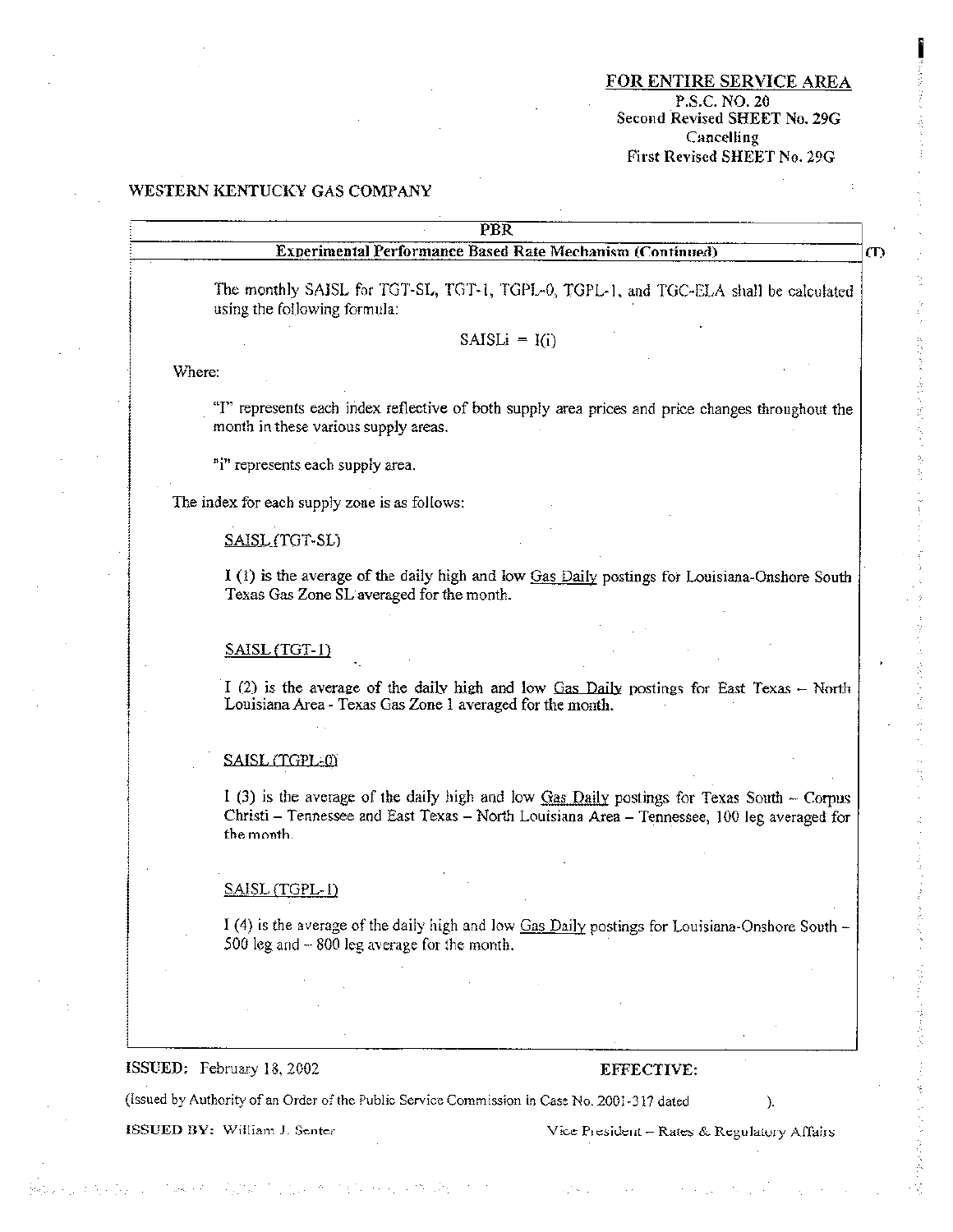FOR ENTIRE SERVICE AREA P.S.C. NO. 20<br>First Revised SHEET No. 29H Cancelling Original SHEET No. 29H

 $\mathcal{L}_{\mathrm{eff}}$ 

 $\mathcal{O}(1)$ 

VI.

 $\omega\in\mathbb{Z}_{\geq 0}$ 

13345

 $\pm$  .

#### WESTERN KENTUCKY GAS COMPANY

 $\bar{z}$ 

 $\mathcal{L}$ 

(2008年7月25日) はんぎかんかい

 $21.5433$ 

V.  $\alpha\rightarrow\beta\gamma$  M.

| <b>PBR</b>                                                                                                                                                                                                                                                                                                                                                               |
|--------------------------------------------------------------------------------------------------------------------------------------------------------------------------------------------------------------------------------------------------------------------------------------------------------------------------------------------------------------------------|
| Experimental Performance Rased Rate Mechanism (Continued)                                                                                                                                                                                                                                                                                                                |
| SAISL (TGC-ELA)                                                                                                                                                                                                                                                                                                                                                          |
| I (5) is the average of the daily high and low Gas Daily postings for Louisiana-Onshore South,<br>Trunkline ELA.                                                                                                                                                                                                                                                         |
| DAISL is the Delivery Area Index factor for Swing Load to be established for purchases made<br>by Company when Company has fully utilized its pipeline quantity entitlements on a daily basis<br>and which are for delivery to Company's city gate from Texas Gas Transmission's Zone 2, 3 or<br>4, Tennessee Gas Pipeline's Zone 2, or Trunkline Gas Company's Zone 1B. |
| The monthly DAISL for TGT-2, 3, 4, TGPL-2, and TGC-1B shall be calculated using the<br>following:                                                                                                                                                                                                                                                                        |
| DAISL $-I(1)$                                                                                                                                                                                                                                                                                                                                                            |
| DAISL (TGT-2, 3, & 4), (TGPL-2) and (TGC-1B)                                                                                                                                                                                                                                                                                                                             |
| I (1) is the average of the daily high and low Gas Daily postings the Daily Price Survey for<br>Dominion - South Point.                                                                                                                                                                                                                                                  |
| TAAGCCSL represents Company's Total Annual Actual Gas Commodity Costs for Swing Load<br>deliveries to Company's city gate and is equal to the total monthly actual gas commodity costs.                                                                                                                                                                                  |
| To the extent that TAAGCCSL exceeds TABGCCSL for the PBR period, then the GAIFSL<br>Shared Expenses shall be computed as follows:                                                                                                                                                                                                                                        |
| GAIFSL Shared Expenses = TAAGCCSL - TABGCCSL                                                                                                                                                                                                                                                                                                                             |
| To the extent that TAAGCCSL is less than TABGCCSL for the PBR period, then the GAIFSL<br>Shared Savings shall be computed as follows:                                                                                                                                                                                                                                    |
| GAIF3L 3hared Savings - TABGCC3L - TAAGCCSL                                                                                                                                                                                                                                                                                                                              |
| ISSUED: February 18, 2002<br>EFFECTIVE:                                                                                                                                                                                                                                                                                                                                  |
| (Issued by Authority of an Order of the Public Service Commission in Case No. 2001-317 dated<br>).                                                                                                                                                                                                                                                                       |
| ISSUED BY: William J. Senter<br>Vice President - Rates & Regulatory Affairs                                                                                                                                                                                                                                                                                              |
|                                                                                                                                                                                                                                                                                                                                                                          |

 $\mathcal{C}_{\mathcal{A},\mathcal{C}}$ 

 $\sim$ 

 $\mathcal{L}^{(1)}$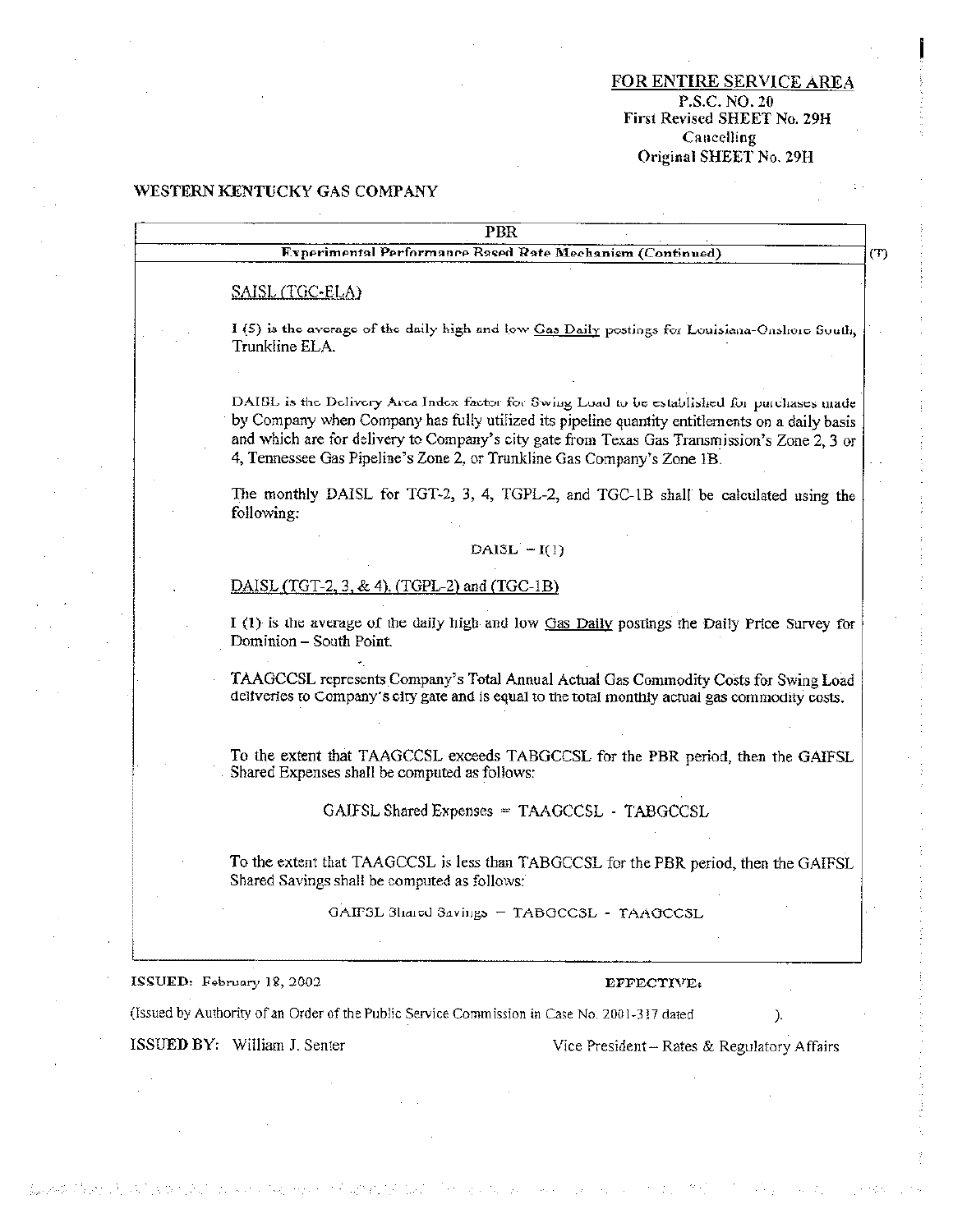#### FOR ENTIRE SERVICE AREA P.S.C.NO. Z0 First Revised SHEET No. Z91 Cancelling Original SHEET No. 291

#### WESTERN KENTUCKY GAS COMPANY

| TIF<br>Transportation Index Factor. The Transportation Index Factor shall be calculated by comparing<br>$TIF =$<br>the Total Annual Benchmark Transportation Costs (TABTC) of natural gas transportation<br>services during the PBR period to the Total Annual Actual Transportation Costs (TAATC)<br>applicable to the same period to determine if any shared expenses or shared savings exist.<br>The Total Annual Benchmark Transportation Costs (TABTC) are calculated as follows:<br>TABTC = Annual Sum of Monthly BTC<br>Where:<br>BTC is the Benchmark Transportation Costs which include both pipeline demand and<br>volumetric costs associated with natural gas pipeline transportation services. The BTC shall be<br>accumulated for the PBR period and shall be calculated as follows:<br>$BTC = Sum [ BM (TGT) + BM (TGPL) + BM (TGC) + BM (PPL) ]$<br>Where:<br>BM (TGT) is the benchmark associated with Texas Gas Transmission Corporation.<br>BM (TGPL) is the benchmark associated with Tennessee Gas Pipeline Company.<br>BM (TGC) is the benchmark associated with Trunkline Gas Company.<br>BM (PPL) is the benchmark associated with a proxy pipeline. This benchmark, which will be<br>determined at the time of purchase, will be used to benchmark purchases of transportation<br>capacity from non-traditional sources.<br>The benchmark associated with each pipeline shall be calculated a follows:<br>$BM(TGT) = (TPDR \times DQ) + (TPCR \times AV) + S&DB$<br>$BM(TGPL) = (TPDR \times DQ) + (TPCR \times AV) + S&DB$<br>BM $(TGC)$ = $(TPDR X DQ)$ + $(TPCR X AV)$ + $S\&DB$<br>$BM (PPL) = (TPDR \times DQ) + (TPCR \times AV) + S&DB$<br>Where:<br>TPDR is the applicable Tariffed Pipeline Demand Rate. | <b>Experimental Performance Based Rate Mechanism (Continued)</b> |
|--------------------------------------------------------------------------------------------------------------------------------------------------------------------------------------------------------------------------------------------------------------------------------------------------------------------------------------------------------------------------------------------------------------------------------------------------------------------------------------------------------------------------------------------------------------------------------------------------------------------------------------------------------------------------------------------------------------------------------------------------------------------------------------------------------------------------------------------------------------------------------------------------------------------------------------------------------------------------------------------------------------------------------------------------------------------------------------------------------------------------------------------------------------------------------------------------------------------------------------------------------------------------------------------------------------------------------------------------------------------------------------------------------------------------------------------------------------------------------------------------------------------------------------------------------------------------------------------------------------------------------------------------------------------------------------------------------------------------------------------|------------------------------------------------------------------|
|                                                                                                                                                                                                                                                                                                                                                                                                                                                                                                                                                                                                                                                                                                                                                                                                                                                                                                                                                                                                                                                                                                                                                                                                                                                                                                                                                                                                                                                                                                                                                                                                                                                                                                                                            |                                                                  |
|                                                                                                                                                                                                                                                                                                                                                                                                                                                                                                                                                                                                                                                                                                                                                                                                                                                                                                                                                                                                                                                                                                                                                                                                                                                                                                                                                                                                                                                                                                                                                                                                                                                                                                                                            |                                                                  |
|                                                                                                                                                                                                                                                                                                                                                                                                                                                                                                                                                                                                                                                                                                                                                                                                                                                                                                                                                                                                                                                                                                                                                                                                                                                                                                                                                                                                                                                                                                                                                                                                                                                                                                                                            |                                                                  |
|                                                                                                                                                                                                                                                                                                                                                                                                                                                                                                                                                                                                                                                                                                                                                                                                                                                                                                                                                                                                                                                                                                                                                                                                                                                                                                                                                                                                                                                                                                                                                                                                                                                                                                                                            |                                                                  |
|                                                                                                                                                                                                                                                                                                                                                                                                                                                                                                                                                                                                                                                                                                                                                                                                                                                                                                                                                                                                                                                                                                                                                                                                                                                                                                                                                                                                                                                                                                                                                                                                                                                                                                                                            |                                                                  |
|                                                                                                                                                                                                                                                                                                                                                                                                                                                                                                                                                                                                                                                                                                                                                                                                                                                                                                                                                                                                                                                                                                                                                                                                                                                                                                                                                                                                                                                                                                                                                                                                                                                                                                                                            |                                                                  |
|                                                                                                                                                                                                                                                                                                                                                                                                                                                                                                                                                                                                                                                                                                                                                                                                                                                                                                                                                                                                                                                                                                                                                                                                                                                                                                                                                                                                                                                                                                                                                                                                                                                                                                                                            |                                                                  |
|                                                                                                                                                                                                                                                                                                                                                                                                                                                                                                                                                                                                                                                                                                                                                                                                                                                                                                                                                                                                                                                                                                                                                                                                                                                                                                                                                                                                                                                                                                                                                                                                                                                                                                                                            |                                                                  |
|                                                                                                                                                                                                                                                                                                                                                                                                                                                                                                                                                                                                                                                                                                                                                                                                                                                                                                                                                                                                                                                                                                                                                                                                                                                                                                                                                                                                                                                                                                                                                                                                                                                                                                                                            |                                                                  |
|                                                                                                                                                                                                                                                                                                                                                                                                                                                                                                                                                                                                                                                                                                                                                                                                                                                                                                                                                                                                                                                                                                                                                                                                                                                                                                                                                                                                                                                                                                                                                                                                                                                                                                                                            |                                                                  |
|                                                                                                                                                                                                                                                                                                                                                                                                                                                                                                                                                                                                                                                                                                                                                                                                                                                                                                                                                                                                                                                                                                                                                                                                                                                                                                                                                                                                                                                                                                                                                                                                                                                                                                                                            |                                                                  |
|                                                                                                                                                                                                                                                                                                                                                                                                                                                                                                                                                                                                                                                                                                                                                                                                                                                                                                                                                                                                                                                                                                                                                                                                                                                                                                                                                                                                                                                                                                                                                                                                                                                                                                                                            |                                                                  |
|                                                                                                                                                                                                                                                                                                                                                                                                                                                                                                                                                                                                                                                                                                                                                                                                                                                                                                                                                                                                                                                                                                                                                                                                                                                                                                                                                                                                                                                                                                                                                                                                                                                                                                                                            |                                                                  |
|                                                                                                                                                                                                                                                                                                                                                                                                                                                                                                                                                                                                                                                                                                                                                                                                                                                                                                                                                                                                                                                                                                                                                                                                                                                                                                                                                                                                                                                                                                                                                                                                                                                                                                                                            |                                                                  |
|                                                                                                                                                                                                                                                                                                                                                                                                                                                                                                                                                                                                                                                                                                                                                                                                                                                                                                                                                                                                                                                                                                                                                                                                                                                                                                                                                                                                                                                                                                                                                                                                                                                                                                                                            |                                                                  |
|                                                                                                                                                                                                                                                                                                                                                                                                                                                                                                                                                                                                                                                                                                                                                                                                                                                                                                                                                                                                                                                                                                                                                                                                                                                                                                                                                                                                                                                                                                                                                                                                                                                                                                                                            |                                                                  |
|                                                                                                                                                                                                                                                                                                                                                                                                                                                                                                                                                                                                                                                                                                                                                                                                                                                                                                                                                                                                                                                                                                                                                                                                                                                                                                                                                                                                                                                                                                                                                                                                                                                                                                                                            |                                                                  |
|                                                                                                                                                                                                                                                                                                                                                                                                                                                                                                                                                                                                                                                                                                                                                                                                                                                                                                                                                                                                                                                                                                                                                                                                                                                                                                                                                                                                                                                                                                                                                                                                                                                                                                                                            |                                                                  |
|                                                                                                                                                                                                                                                                                                                                                                                                                                                                                                                                                                                                                                                                                                                                                                                                                                                                                                                                                                                                                                                                                                                                                                                                                                                                                                                                                                                                                                                                                                                                                                                                                                                                                                                                            |                                                                  |
| ISSUED: February 18, 2002                                                                                                                                                                                                                                                                                                                                                                                                                                                                                                                                                                                                                                                                                                                                                                                                                                                                                                                                                                                                                                                                                                                                                                                                                                                                                                                                                                                                                                                                                                                                                                                                                                                                                                                  | EFFECTIVE:                                                       |

ISSUED BY: William J. Senter Vice President – Rates & Regulatory Affairs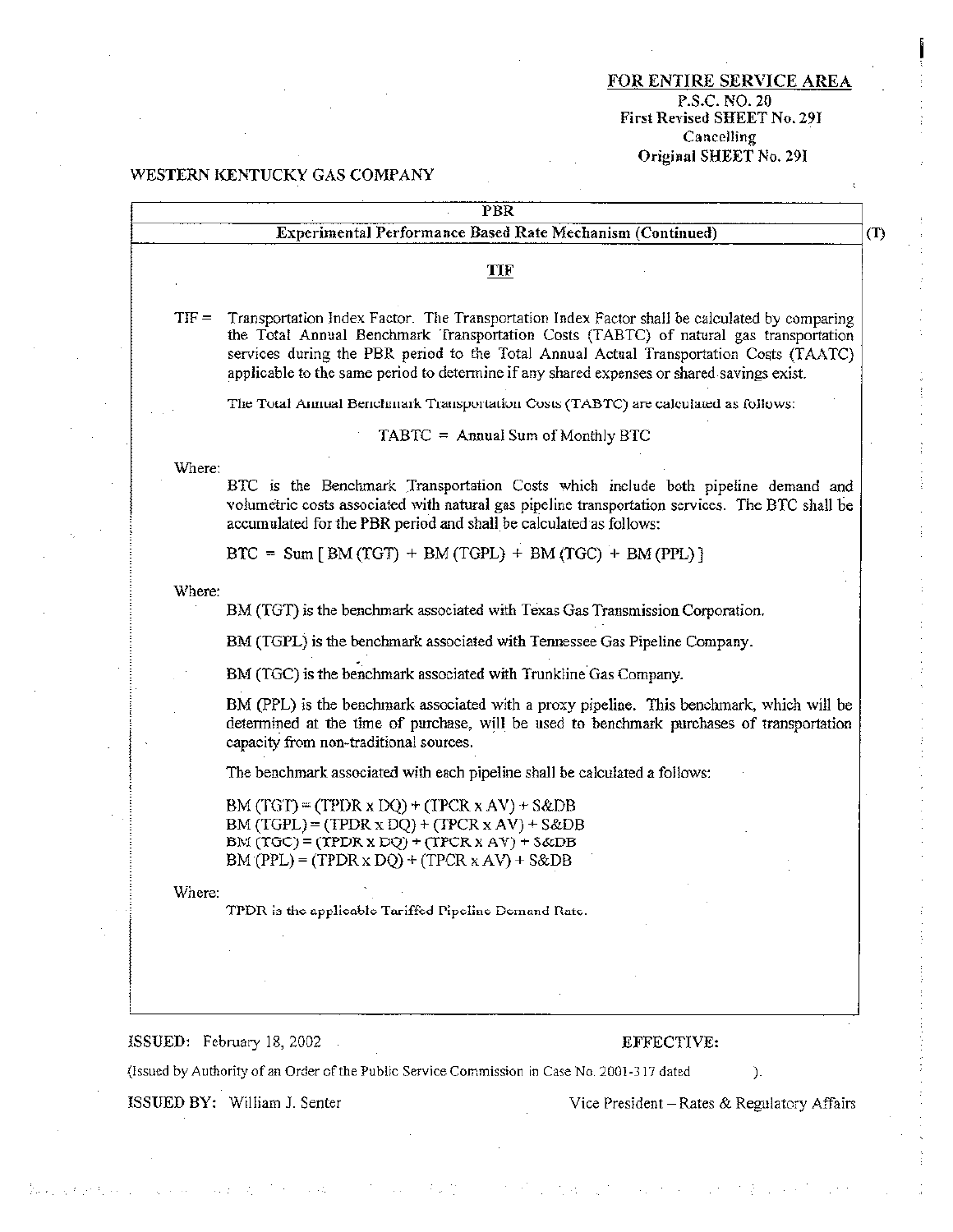FOR ENTIRE SERVICE AREA P.S.C. NO. 20 First Revised SHEET No. 29J Cancelling Original SHEET No. 29J

#### WESTERN KENTUCKY GAS COMPANY

| PBR                                                                                                                         |     |
|-----------------------------------------------------------------------------------------------------------------------------|-----|
| <b>Experimental Performance Based Rate Mechanism (Continued)</b>                                                            | (T) |
| DQ is the Demand Quantities contracted for by the Company from the applicable transportation<br>provider.                   |     |
| TPCR is the applicable Tariffed Pipeline Commodity Rate.                                                                    |     |
| AV is the Actual Volumes delivered at Company's city gate by the applicable transportation<br>provider for the month.       |     |
| S&DB represents Surcharges, Direct Bills and other applicable amounts approved by the<br>$\text{Fodernl Eparay Demulation}$ |     |

Federal Energy Regulatory Commission (FERC). Such amounts are limited to FERC approved charges such as surcharges, direct bills, cashouts, take-or-pay amounts, Gas Supply Realignment and other Order 636 transition costs.

The Total Annual Actual Transportation Costs (TAATC) paid by Company for the PBR period shall include both pipeline demand and volumetric costs associated with natural gas pipeline transportation services as well as all applicable FERC approved surcharges, direct bills included in S&DB, less actual capacity release credits. Such costs shall exclude labor related or other expenses typically classified as operating and maintenance expenses.

To the extent that TAATC exceeds TABTC for the PBR period, then the TIF Shared Expenses shall be computed as follows:

TIF Shared Expenses = TAATC - TABTC

To the extent that the TAATC is less than TABTC for the PBR period, then the TIF Shared Savings shall be computed as follows:

TIF Shared Savings = TABTC - TAATC

Should one of the Company's pipeline transporters file a rate change effective during any PBR period and bill such proposed rates subject to refund, the period over which the benchmark comparison is made for the relevant transportation costs will be extended for one or more 12 month periods, until the FERC has approved final settled rates, which will be used as the appropriate benchmark. Company will not share in any of the savings or expenses related to the affected pipeline until final settled rates are approved.

#### **OSSIF**

OSSIF = Off-System Sales Index Factor. The Off-System Sales Index Factor shall be equal to the Net Revenue from Off System Sales (NR).

**ESSUED:** February 18, 2002

EFFECTIVE:

(Issued by Authority of and Order of the Public Service Commission in Case No. 2001-317 dated

**ISSUED BY:** William J. Senter

By considerably the watercomplex for the back

Vice President - Rates & Regulatory Affairs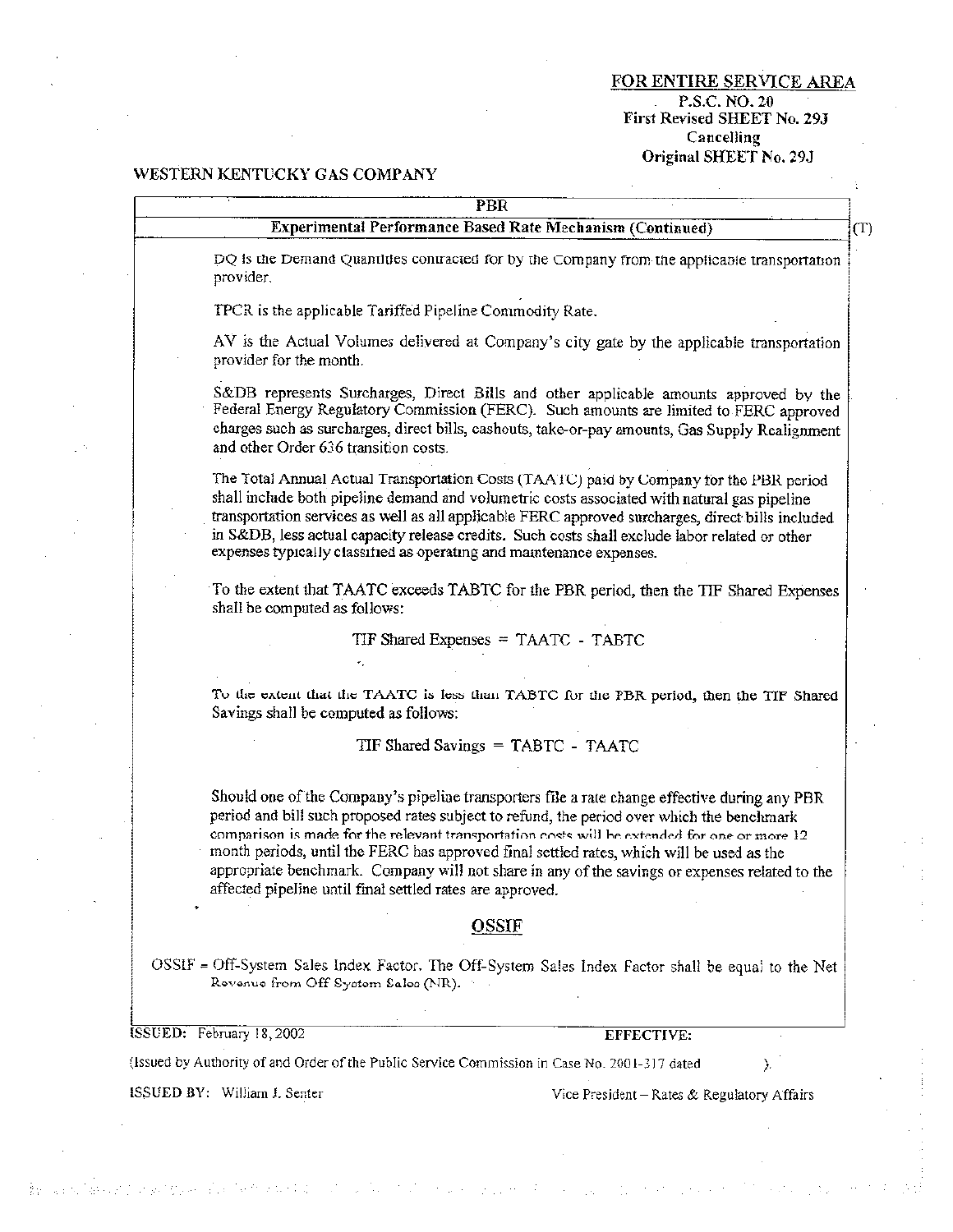#### **FOR ENTIRE SERVICE AREA** P.S.C. NO. 20 First Revised SHEET No. 29K **Cancelling** Original SHEET No. 29K

#### WESTERN KENTUCKY GAS COMPANY

### $\overline{\text{PBR}}$ **Experimental Performance Based Rate Mechanism (Continued)**  $(T)$ Net Revenue is calculated as follows:  $NR = OSREV - OOPC$ Where: OSREV is the total revenue associated with off-system sales and storage service transactions. OOPC is the out-of-pocket costs associated with off-system sales and storage service transactions and shall be determined as follows.  $OOPC = OOPC(GC) + OOPC(TC) + OOPC(SC) + OOPC(UGSC) + Other Costs$

Where:

OOPC (GC) is the Out-of-Pocket Gas Costs associated with off-system sales transactions. For off-system sales utilizing Company's firm supply contracts, the OOPC (GC) shall be the incremental costs to purchase the gas available under Company's firm supply contracts. For offsystem sales not using Company's firm supply contracts, the OOPC (GC) shall be the incremental costs to purchase the gas from other entities.

OOPC (TC) is the Out-of-Pocket Transportation Costs associated with off-system sales transactions. For off-system sales utilizing Company's firm transportation agreements, the OOPC (TC) shall be the incremental cost to use the transportation available under Company's firm supply contracts. For off-system sales not using Company's firm transportation agreements, the OQPC (TC) shall be the incremental costs to purchase the transportation form other entities.

OOPC (SC) is the Out-of-Pocket Storage Costs associated with off-system sales of storage. If this is gas in Company's own storage or gas stored with Tennessee Gas Pipeline it shall be priced at the average price of the gas in Company's storage during the month of sale. If this is gas from the storage component of Texas Gas's No-Notice Service, this gas shall be priced at the replacement costs.

OOPC (UGSC) is the Out-of-Pocket Underground Storage Costs associated with off-system sales of storage services. For the off-systems sales of storage services utilizing Company's onsystem storage, the OOPC(UGSC) shall include incremental storage losses, odorization, and other fuel-related costs such as purification, dehydration, and compression. Such costs shall exclude labor-related expenses.

Other Costs represent all other incremental costs and include, but are not limited to, costs such as applicable sales taxes and excise fees. Such costs shall exclude labor-related or other expenses typically classified as operating and maintenance expenses.

ISSUED: February 18, 2002

#### EFFECTIVE:

(Issued by Authority of an Order of the Public Service Commission in Case No. 2001-317 dated

ISSUED BY: William J. Senter

数据数据 医肠切除术 医克里特氏反应 网络大大大小大大大大大大大大大大大大大大大

Vice President – Rates & Regulatory Affairs

).